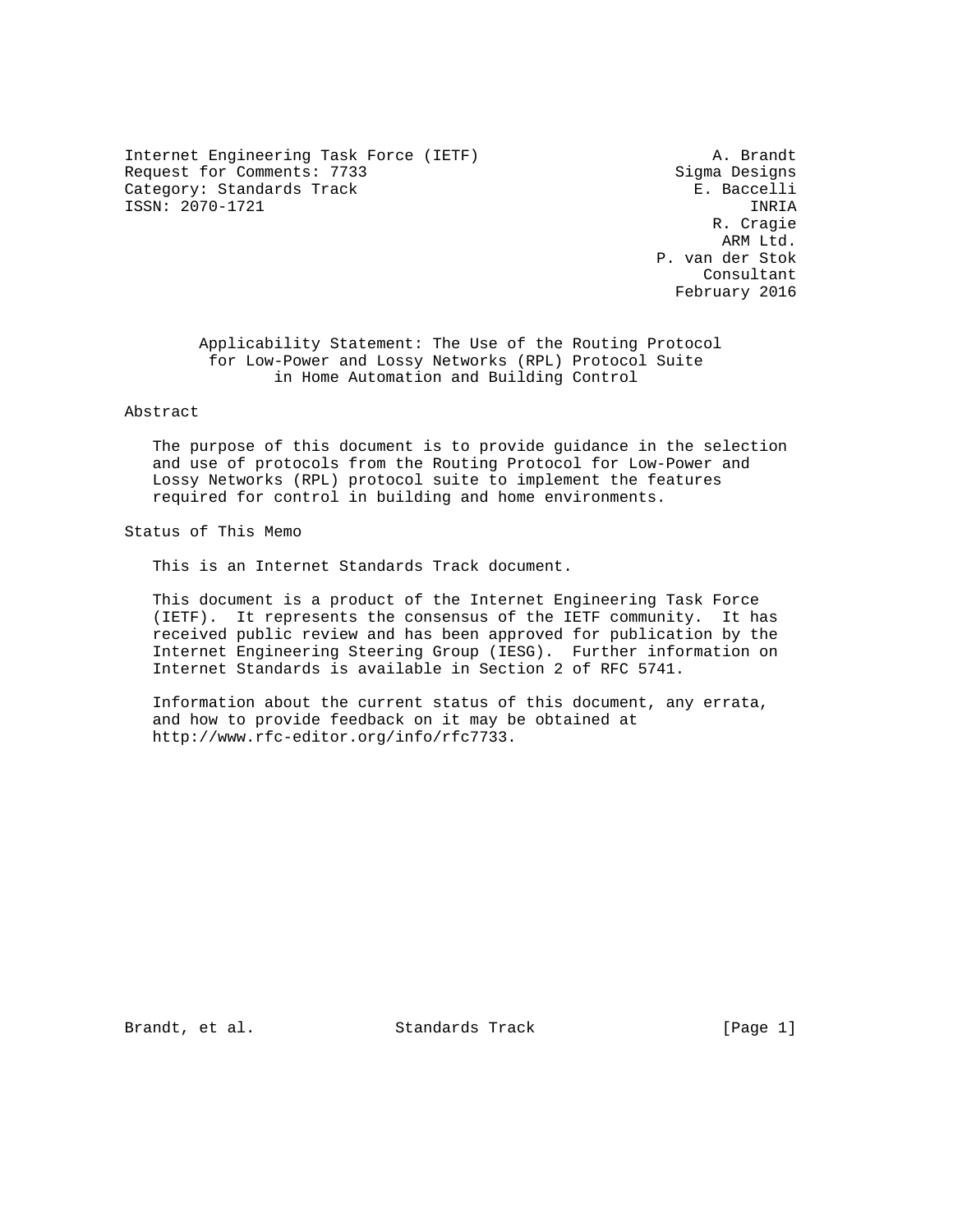### Copyright Notice

 Copyright (c) 2016 IETF Trust and the persons identified as the document authors. All rights reserved.

 This document is subject to BCP 78 and the IETF Trust's Legal Provisions Relating to IETF Documents

 (http://trustee.ietf.org/license-info) in effect on the date of publication of this document. Please review these documents carefully, as they describe your rights and restrictions with respect to this document. Code Components extracted from this document must include Simplified BSD License text as described in Section 4.e of the Trust Legal Provisions and are provided without warranty as described in the Simplified BSD License.

Brandt, et al. Standards Track [Page 2]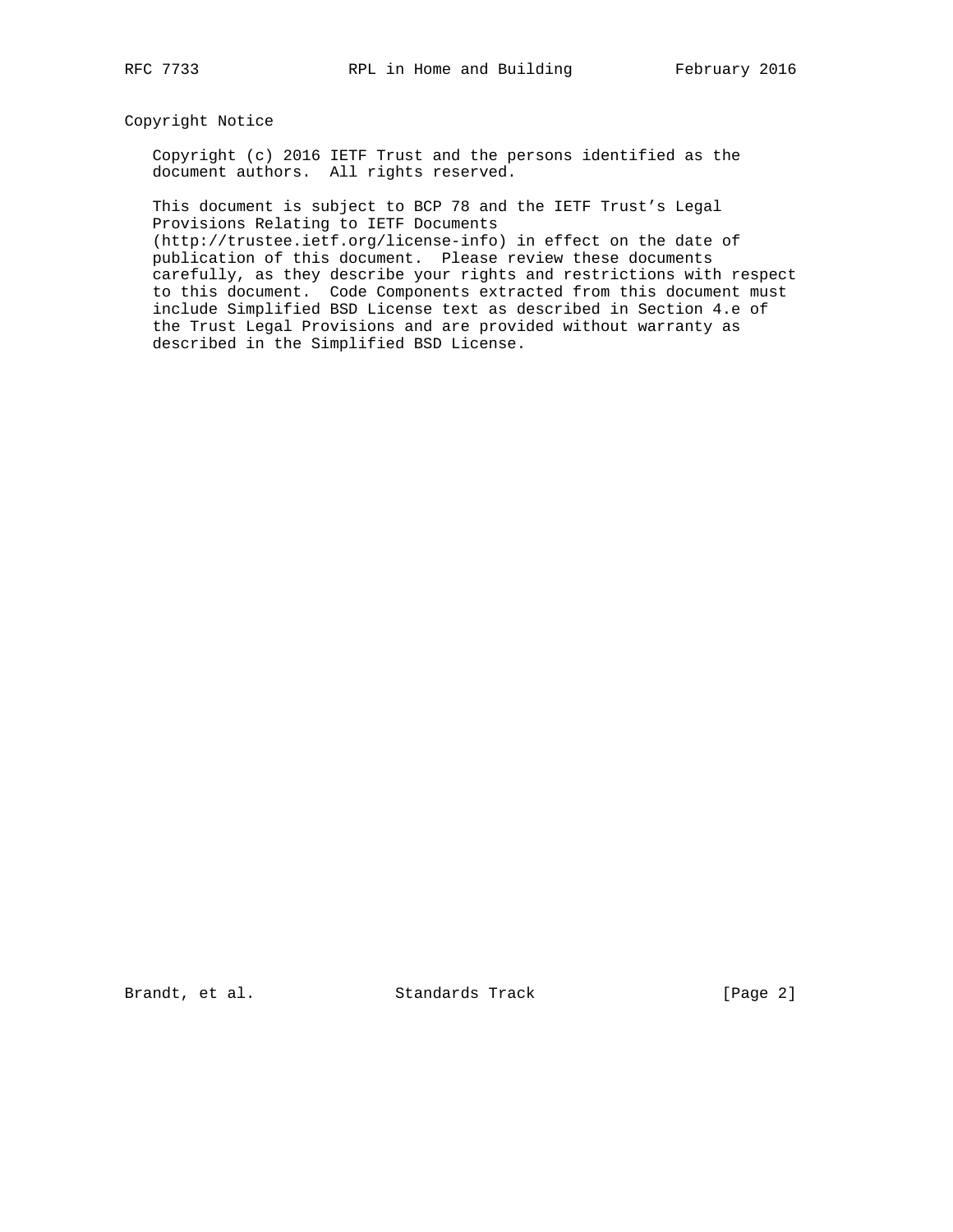| Table of Contents                                         |
|-----------------------------------------------------------|
|                                                           |
|                                                           |
|                                                           |
|                                                           |
|                                                           |
|                                                           |
|                                                           |
|                                                           |
|                                                           |
| 2.2.2. Source-Sink (SS) Communication Paradigm 10         |
| 2.2.3. Publish-Subscribe (PS, or Pub/Sub)                 |
| Communication Paradigm 10                                 |
| 2.2.4. Peer-to-Peer (P2P) Communication Paradigm 10       |
| 2.2.5. Peer-to-Multipeer (P2MP) Communication Paradigm 11 |
| 2.2.6. Additional Considerations: Duocast and N-Cast 11   |
| 2.2.7. RPL Applicability per Communication Paradigm 11    |
|                                                           |
| 3. Using RPL to Meet Functional Requirements 13           |
|                                                           |
|                                                           |
|                                                           |
| 4.1.2. Storing vs. Non-Storing Mode 15                    |
|                                                           |
|                                                           |
|                                                           |
|                                                           |
|                                                           |
|                                                           |
|                                                           |
| 4.1.10. IPv6 Address Configuration 21                     |
|                                                           |
| 4.2.1. Specifics about Layer 2 21                         |
| 4.2.2. Services Provided at Layer 2 21                    |
| 4.2.3. IPv6 over Low-Power Wireless Personal Area         |
| Network (6LoWPAN) Options Assumed 21                      |
| 4.2.4. Mesh Link Establishment (MLE) and Other Things 21  |
| 4.3. Recommended Configuration Defaults and Ranges 21     |
| 4.3.1. Trickle Parameters 22                              |
|                                                           |

 4.3.1. Trickle Parameters .................................22 4.3.2. Other Parameters ...................................22 5. MPL Profile ....................................................23 5.1. Recommended Configuration Defaults and Ranges .............23 5.1.1. Real-Time Optimizations ............................23 5.1.2. Trickle Parameters .................................23 5.1.3. Other Parameters ...................................24 6. Manageability Considerations ...................................25

Brandt, et al. Standards Track [Page 3]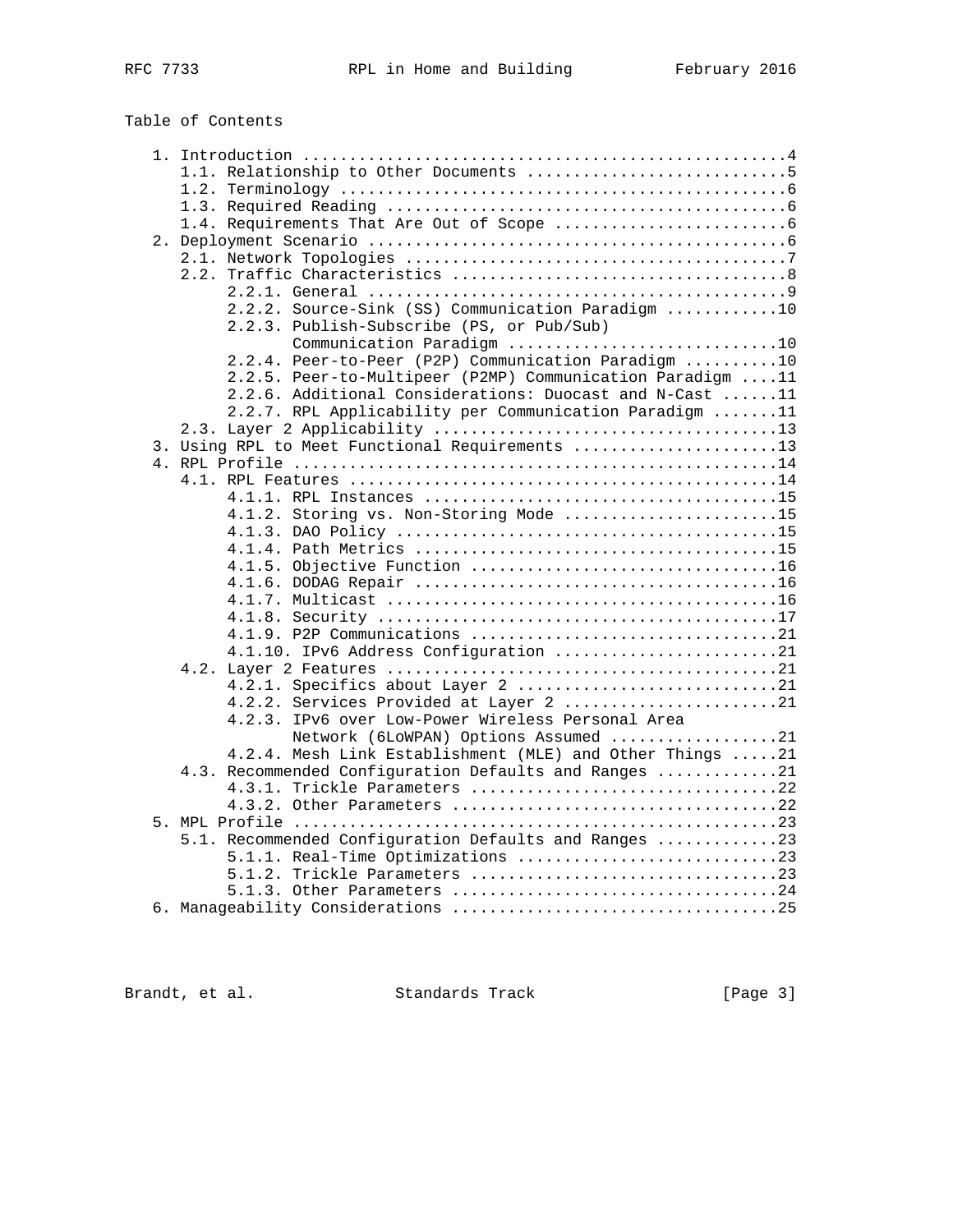| 7.1. Security Considerations during Initial Deployment 26        |
|------------------------------------------------------------------|
| 7.2. Security Considerations during Incremental Deployment 27    |
| 7.3. Security Considerations for P2P Implementations 27          |
|                                                                  |
|                                                                  |
| 8.                                                               |
| 9                                                                |
|                                                                  |
|                                                                  |
| Appendix A. RPL Shortcomings in Home and Building Deployments 35 |
| A.1. Risk of Undesirable Long P2P Routes 35                      |
| A.1.1. Traffic Concentration at the Root 35                      |
| A.1.2. Excessive Battery Consumption in Source Nodes 35          |
| A.2. Risk of Delayed Route Repair 35                             |
|                                                                  |
| Appendix B. Communication Failures 36                            |
|                                                                  |
|                                                                  |

1. Introduction

 The primary purpose of this document is to give guidance in the use of the Routing Protocol for Low-Power and Lossy Networks (RPL) protocol suite in two application domains:

- o Home automation
- o Building automation

 The guidance is based on the features required by the requirements documents "Home Automation Routing Requirements in Low-Power and Lossy Networks" [RFC5826] and "Building Automation Routing Requirements in Low-Power and Lossy Networks" [RFC5867], respectively. The Advanced Metering Infrastructure is also considered where appropriate. The applicability domains distinguish themselves in the way they are operated, their performance requirements, and the most likely network structures. An abstract set of distinct communication paradigms is then used to frame the applicability domains.

Brandt, et al. Standards Track [Page 4]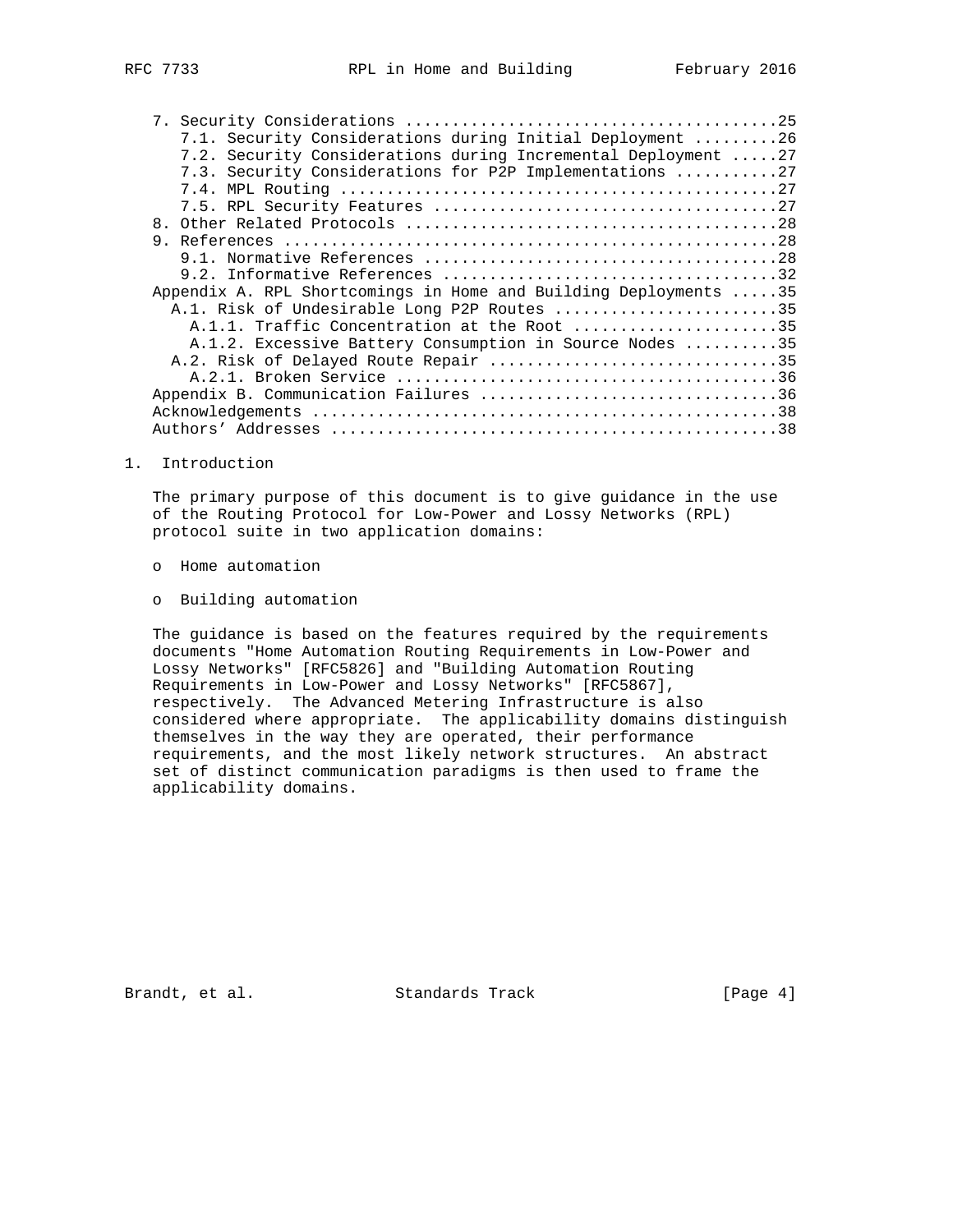Home automation and building automation application domains share a substantial number of properties:

- o In both domains, the network can be disconnected from the ISP and must still continue to provide control to the occupants of the home or building. Routing needs to be possible independent of the existence of a border router.
- o Both domains are subject to unreliable links but require instant and very reliable reactions. This has an impact on routing because of timeliness and multipath routing.

 The differences between the two application domains mostly appear in commissioning, maintenance, and the user interface, which do not typically affect routing. Therefore, the focus of this applicability document is on reliability, timeliness, and local routing.

 It should be noted that adherence to the guidance in this document does not necessarily guarantee fully interoperable solutions in home automation networks and building control networks and that additional rigorous and managed programs will be needed to ensure interoperability.

1.1. Relationship to Other Documents

 The Routing Over Low power and Lossy networks (ROLL) working group has specified a set of routing protocols for Low-Power and Lossy Networks (LLNs) [RFC6550]. This applicability text describes a subset of those protocols and the conditions under which the subset is appropriate, and it provides recommendations and requirements for the accompanying parameter value ranges.

 In addition, [RFC6997] was written specifically as an extension to core RPL [RFC6550] and provides a solution for reactive discovery of point-to-point routes in LLNs. The present applicability document provides recommendations and requirements for the accompanying parameter value ranges.

 [RFC7416] describes a common set of security threats. The applicability statements provided in Section 4.1.8.2.2 of this document complement [RFC7416] by describing preferred security settings and solutions within the applicability statement conditions. This applicability statement recommends lighter-weight security solutions appropriate for home and building environments and indicates why these solutions are appropriate.

Brandt, et al. Standards Track [Page 5]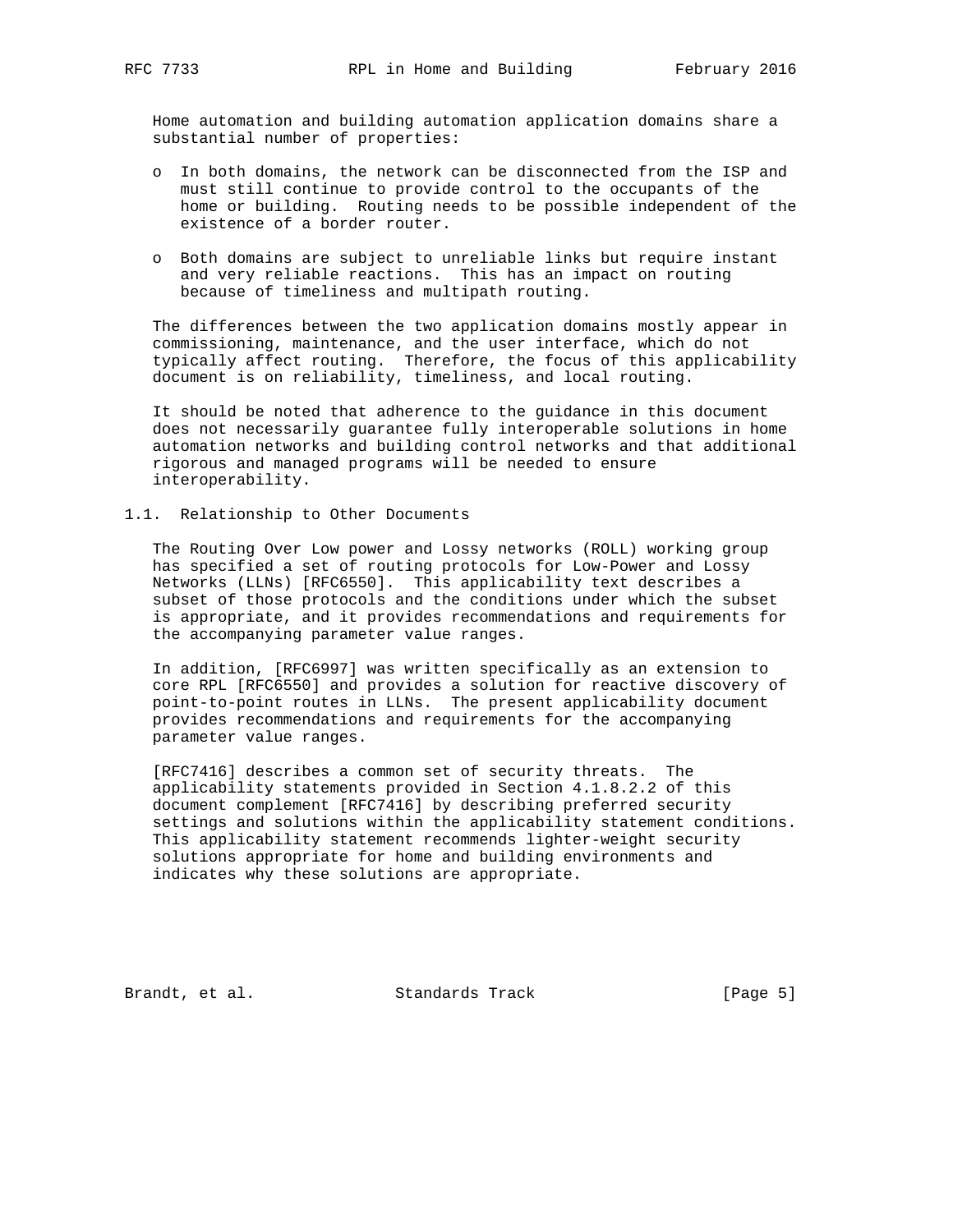## 1.2. Terminology

 The key words "MUST", "MUST NOT", "REQUIRED", "SHALL", "SHALL NOT", "SHOULD", "SHOULD NOT", "RECOMMENDED", "MAY", and "OPTIONAL" in this document are to be interpreted as described in [RFC2119].

 Additionally, this document uses terminology from [RFC6997], [RFC7731], [RFC7102], [IEEE802.15.4], and [RFC6550].

### 1.3. Required Reading

 Applicable requirements are described in [RFC5826] and [RFC5867]. A survey of the application field is described in [BC-Survey].

### 1.4. Requirements That Are Out of Scope

 The considered network diameter is limited to a maximum diameter of 10 hops and a typical diameter of five hops; this captures the most common cases in home automation and building control networks.

 This document does not consider the applicability of RPL-related specifications for urban and industrial applications [RFC5548] [RFC5673], which may exhibit significantly larger network diameters.

2. Deployment Scenario

 The use of communications networks in buildings is essential to satisfy energy-saving regulations. Environmental conditions of buildings can be adapted to suit the comfort of the individuals present inside. Consequently, when no one is present, energy consumption can be reduced. Cost is the main driving factor behind deployment of wireless networking in buildings, especially in the case of retrofitting, where wireless connectivity saves costs incurred due to cabling and building modifications.

 A typical home automation network is comprised of less than 100 nodes. Large building deployments may span 10,000 nodes, but to ensure uninterrupted service of light and air conditioning systems in individual zones of the building, nodes are typically organized in subnetworks. Each subnetwork in a building automation deployment typically contains tens to hundreds of nodes and, for critical operations, may operate independently from the other subnetworks.

 The main purpose of the home or building automation network is to provide control over light and heating/cooling resources. User intervention via wall controllers is combined with movement, light and temperature sensors to enable automatic adjustment of window blinds, reduction of room temperature, etc. In general, the sensors

Brandt, et al. Standards Track [Page 6]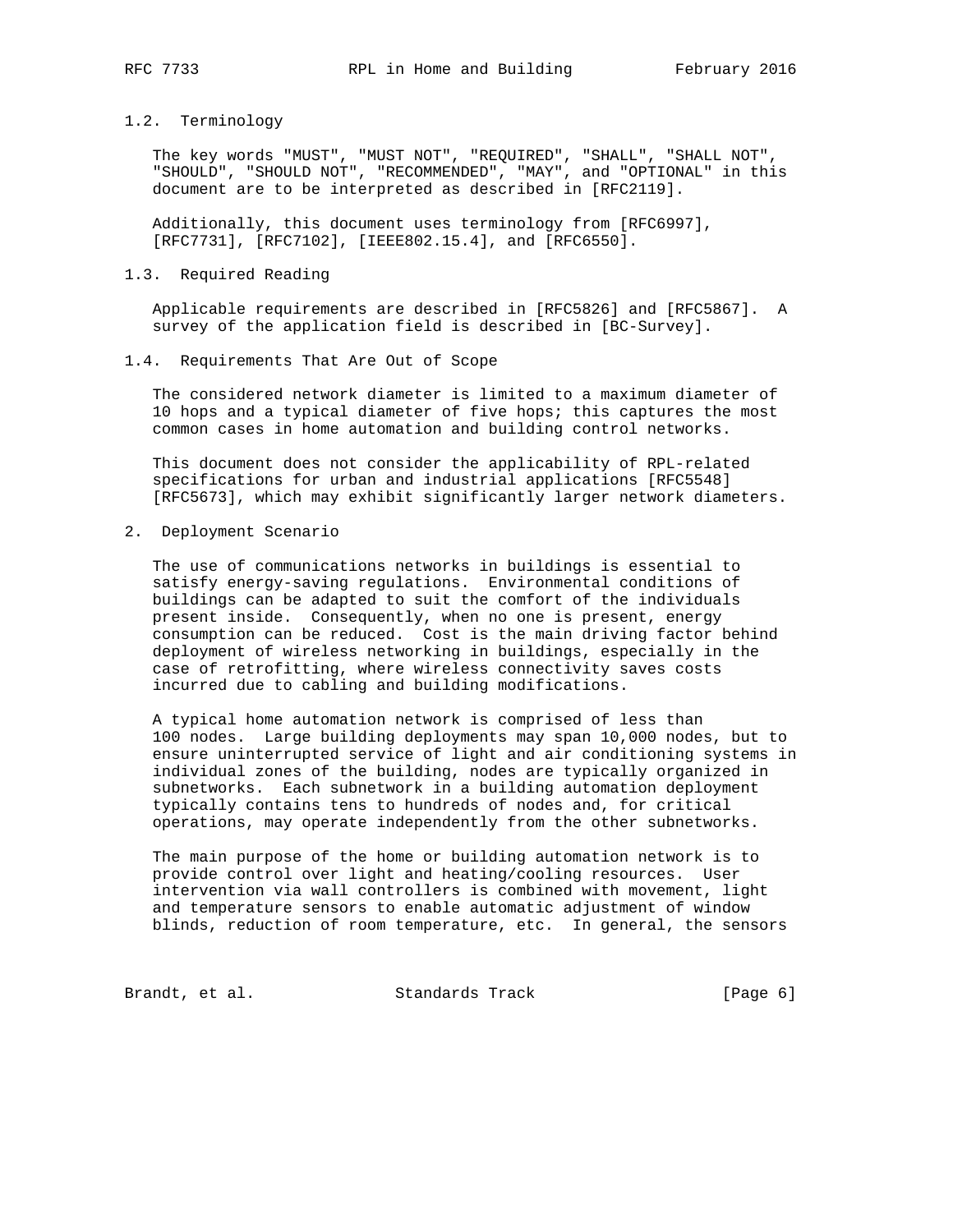and actuators in a home or building typically have fixed physical locations and will remain in the same home or building automation network.

 People expect an immediate and reliable response to their presence or actions. For example, a light not switching on after entry into a room may lead to confusion and a profound dissatisfaction with the lighting product.

 Monitoring of functional correctness is at least as important as timely responses. Devices typically communicate their status regularly and send alarm messages to notify users or implementers that a malfunction of controlled equipment or a controlled network has occurred.

 In building control, the infrastructure of the building management network can be shared with security/access, Internet Protocol (IP) telephony, and fire/alarm networks. This approach has a positive impact on the operation and cost of the network; however, care should be taken to ensure that the availability of the building management network does not become compromised beyond the ability of critical functions to perform adequately.

 In homes, the entertainment network for audio/video streaming and gaming has different requirements, where the most important requirement is the need for high bandwidth not typically needed for home or building control. It is therefore expected that the entertainment network in the home will mostly be separate from the control network, as this will also lessen the impact on the availability of the control network.

2.1. Network Topologies

 In general, the home automation network or building control network consists of wired and wireless subnetworks. In large buildings in particular, the wireless subnetworks can be connected to an IP backbone network where all infrastructure services (e.g., Domain Name System (DNS), automation servers) are located.

Brandt, et al. Standards Track [Page 7]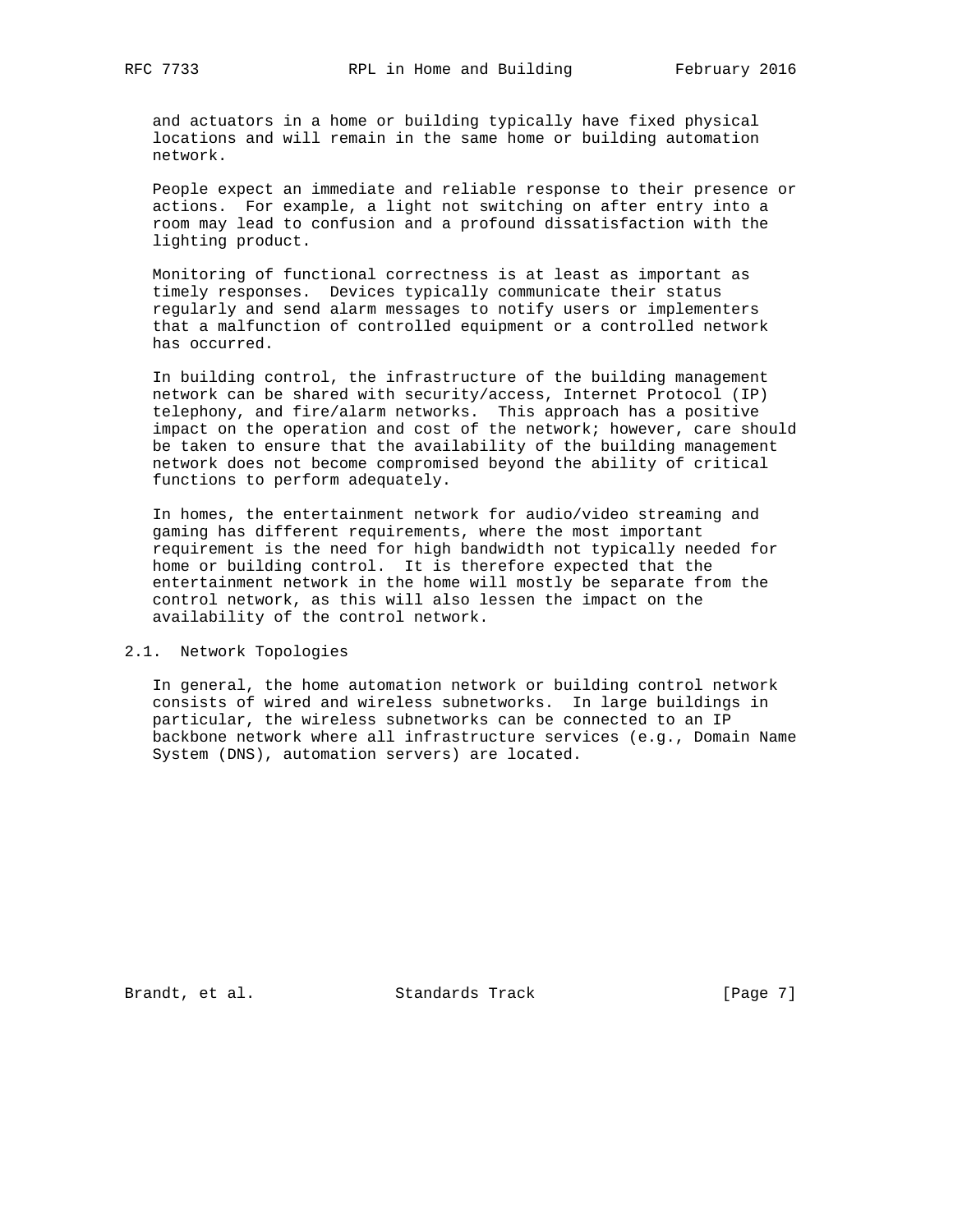The wireless subnetwork can be configured according to any of the following topologies:

- o A stand-alone network of 10-100 nodes without a border router. This typically occurs in the home with a stand-alone control network, in low-cost buildings, and during installation of high-end control systems in buildings.
- o A connected network with one border router. This configuration will happen in homes where home appliances are controlled from outside the home, possibly via a smart phone, and in many building control scenarios.
- o A connected network with multiple border routers. This will typically happen in installations of large buildings.

 Many of the nodes are battery powered and may be sleeping nodes that wake up according to clock signals or external events.

 In a building control network, for a large installation with multiple border routers, subnetworks often overlap both geographically and from a wireless coverage perspective. Due to two purposes of the network -- (i) direct control and (ii) monitoring -- there may exist two types of routing topologies in a given subnetwork: (i) a tree-shaped collection of routes spanning from a central building controller via the border router, on to destination nodes in the subnetwork, and (ii) a flat, undirected collection of intra-network routes between functionally related nodes in the subnetwork.

 The majority of nodes in home and building automation networks are typically Class 0 devices [RFC7228], such as individual wall switches. Only a few nodes (such as multi-purpose remote controls) are more expensive Class 1 devices, which can afford more memory capacity.

## 2.2. Traffic Characteristics

 Traffic may enter the network originating from a central controller, or it may originate from an intra-network node. The majority of traffic is of a lightweight point-to-point control style, e.g., Put-Ack or Get-Response. There are, however, exceptions. Bulk data transfer is used for firmware updates and logging, where firmware updates enter the network and logs leave the network. Group communication is used for service discovery or to control groups of nodes, such as light fixtures.

Brandt, et al. Standards Track [Page 8]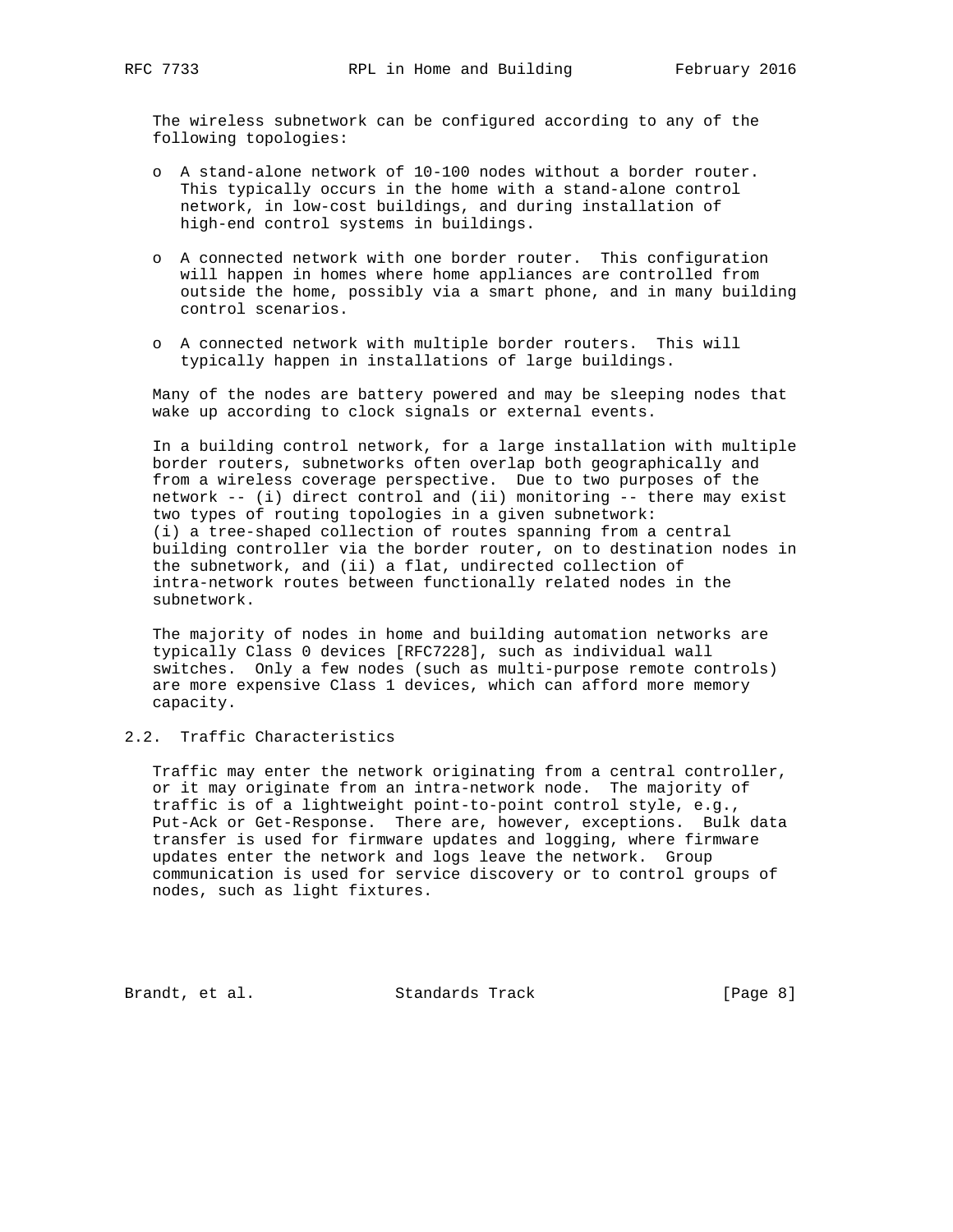Often, there is a direct physical relationship between a controlling sensor and the controlled equipment. For example, the temperature sensor and room controller are located in the same room, sharing the same climate conditions. Consequently, the bulk of senders and receivers are separated by a distance that allows one-hop direct path communication. A graph of the communication will show several fully connected subsets of nodes. However, due to interference, multipath fading, reflection, and other transmission mechanisms, the one-hop direct path may be temporarily disconnected. For reliability purposes, it is therefore essential that alternative n-hop communication routes exist for quick error recovery. (See Appendix B for motivation.)

 Looking over time periods of a day, the networks are very lightly loaded. However, bursts of traffic can be generated by, for example, incessant pushing of the button of a remote control, the occurrence of a defect, and other unforeseen events. Under those conditions, the timeliness must nevertheless be maintained. Therefore, measures are necessary to remove any unnecessary traffic. Short routes are preferred. Long multi-hop routes via the border router should be avoided whenever possible.

 Group communication is essential for lighting control. For example, once the presence of a person is detected in a given room, lighting control applies to that room only, and no other lights should be dimmed or switched on/off. In many cases, this means that a multicast message with a one-hop and two-hop radius would suffice to control the required lights. The same argument holds for Heating, Ventilating, and Air Conditioning (HVAC) and other climate-control devices. To reduce network load, it is advisable that messages to the lights in a room are not distributed any further in the mesh than necessary, based on intended receivers.

 [Office-Light] provides an example of an office space, and [OccuSwitch] describes the current use of wireless lighting control products.

# 2.2.1. General

 Although air conditioning and other environmental-control applications may accept response delays of tens of seconds or longer, alarm and light control applications may be regarded as soft real-time systems. A slight delay is acceptable, but the perceived quality of service degrades significantly if response times exceed 250 ms. If the light does not turn on at short notice, a user may activate the controls again, thus causing a sequence of commands such as Light $\{on,off,on,off,...\}$  or Volume $\{up,up,up,up,up,...\}$ . In

Brandt, et al. Standards Track [Page 9]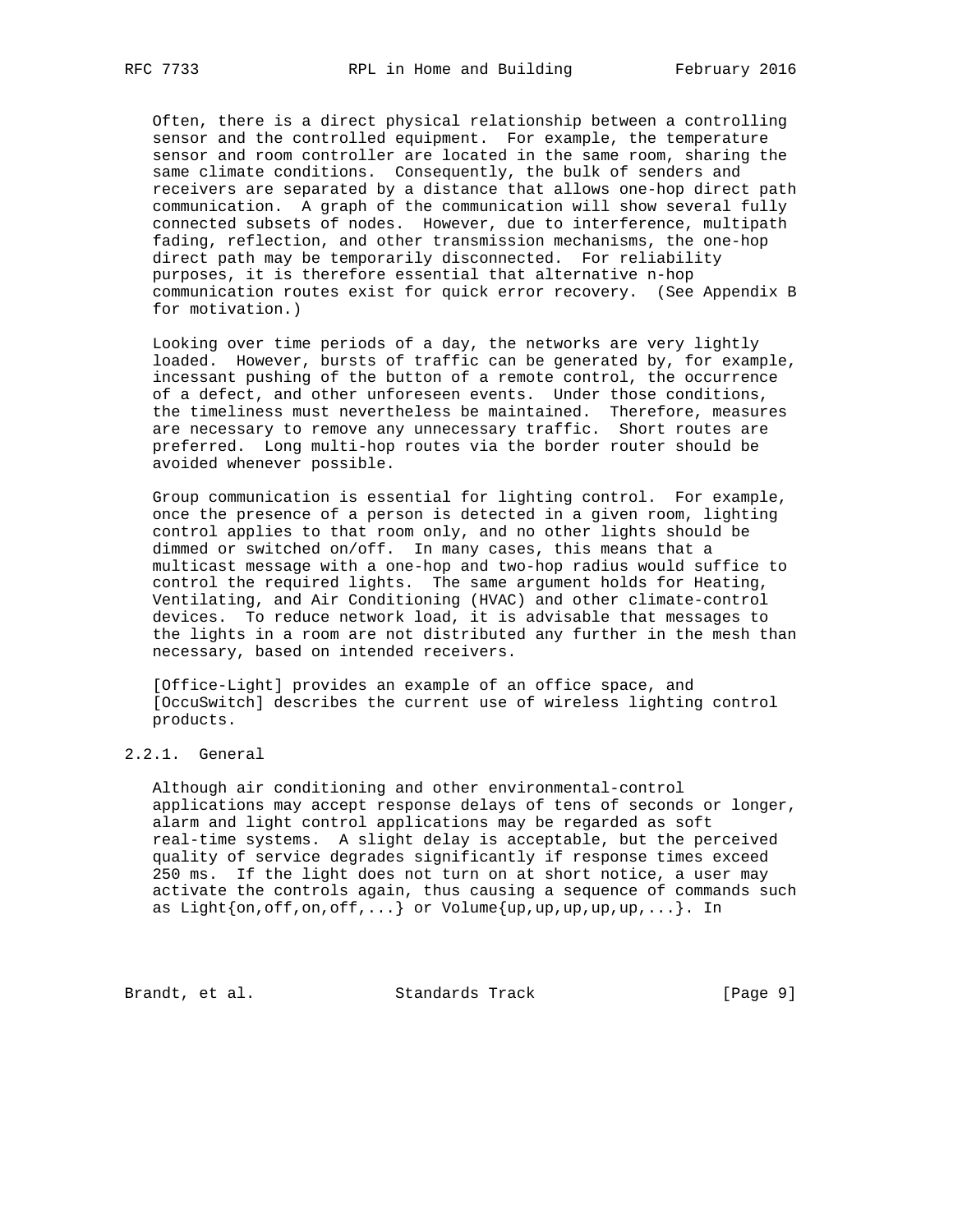addition, the repetitive sending of commands creates an unnecessary loading of the network, which in turn increases the poor responsiveness of the network.

2.2.2. Source-Sink (SS) Communication Paradigm

 This paradigm translates to many sources sending messages to the same sink, sometimes reachable via the border router. As such, Source-Sink (SS) traffic can be present in home and building networks. The traffic may be generated by environmental sensors (often present in a wireless subnetwork) that push periodic readings to a central server. The readings may be used for pure logging or, more often, processed to adjust light, heating, and ventilation. Alarm sensors may also generate SS-style traffic. The central server in a home automation network will be connected mostly to a wired network segment of the home network, although it is likely that cloud services will also be used. The central server in a building automation network may be connected to a backbone or placed outside the building.

 With regard to message latency, most SS transmissions can tolerate worst-case delays measured in tens of seconds. Fire detectors, however, represent an exception; for example, special provisions with respect to the location of the fire detectors and smoke dampers need to be put in place to meet stringent delay requirements that are measured in seconds.

2.2.3. Publish-Subscribe (PS, or Pub/Sub) Communication Paradigm

 This paradigm translates to a number of devices expressing their interest in a service provided by a server device. For example, a server device can be a sensor delivering temperature readings on the basis of delivery criteria, like changes in acquisition value or age of the latest acquisition. In building automation networks, this paradigm may be closely related to the SS paradigm, given that servers, which are connected to the backbone or outside the building, can subscribe to data collectors that are present at strategic places in the building automation network. The use of PS will probably differ significantly from installation to installation.

2.2.4. Peer-to-Peer (P2P) Communication Paradigm

 This paradigm translates to a device transferring data to another device often connected to the same subnetwork. Peer-to-Peer (P2P) traffic is a common traffic type in home automation networks. Most building automation networks rely on P2P traffic as described in the next paragraph. Other building automation networks rely on P2P control traffic between controls and a local controller box for

Brandt, et al. Standards Track [Page 10]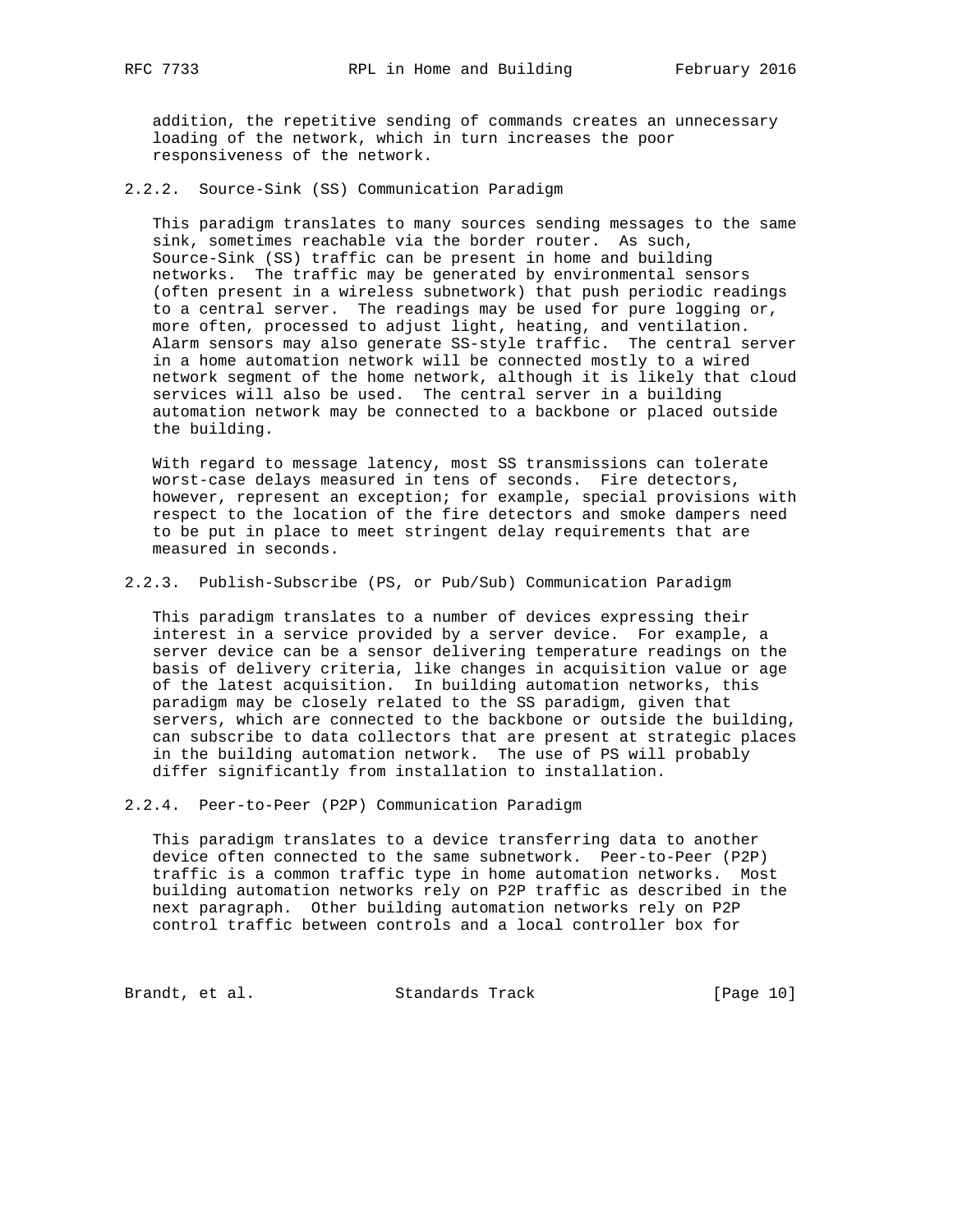advanced group control. A local controller box can be further connected to service control boxes, thus generating more SS or PS traffic.

 P2P traffic is typically generated by remote controls and wall controllers that push Control Messages directly to light or heat sources. P2P traffic has a stringent requirement for low latency, since P2P traffic often carries application messages that are invoked by humans. As mentioned in Section 2.2.1, application messages should be delivered within a few hundred milliseconds, even when connections fail momentarily.

2.2.5. Peer-to-Multipeer (P2MP) Communication Paradigm

 This paradigm translates to a device sending a message as many times as there are destination devices. Peer-to-Multipeer (P2MP) traffic is common in home and building automation networks. Often, a thermostat in a living room responds to temperature changes by sending temperature acquisitions to several fans and valves consecutively. This paradigm is also closely related to the PS paradigm in the case where a single server device has multiple subscribers.

2.2.6. Additional Considerations: Duocast and N-Cast

 This paradigm translates to a device sending a message to many destinations in one network transfer invocation. Multicast is well suited for lighting where a presence sensor sends a presence message to a set of lighting devices. Multicast increases the probability that the message is delivered within strict time constraints. The recommended multicast algorithm (e.g., [RFC7731]) provides a mechanism for delivering messages to all intended destinations.

2.2.7. RPL Applicability per Communication Paradigm

 In the case of the SS paradigm applied to a wireless subnetwork to a server reachable via a border router, the use of RPL [RFC6550] in non-storing mode is appropriate. Given the low resources of the devices, source routing will be used from the border router to the destination in the wireless subnetwork for messages generated outside the mesh network. No specific timing constraints are associated with the SS-type messages, so network repair does not violate the operational constraints. When no SS traffic takes place, it is good practice to load only RPL code that enables the P2P mode of operation [RFC6997] to reduce the code size and satisfy memory requirements.

Brandt, et al. Standards Track [Page 11]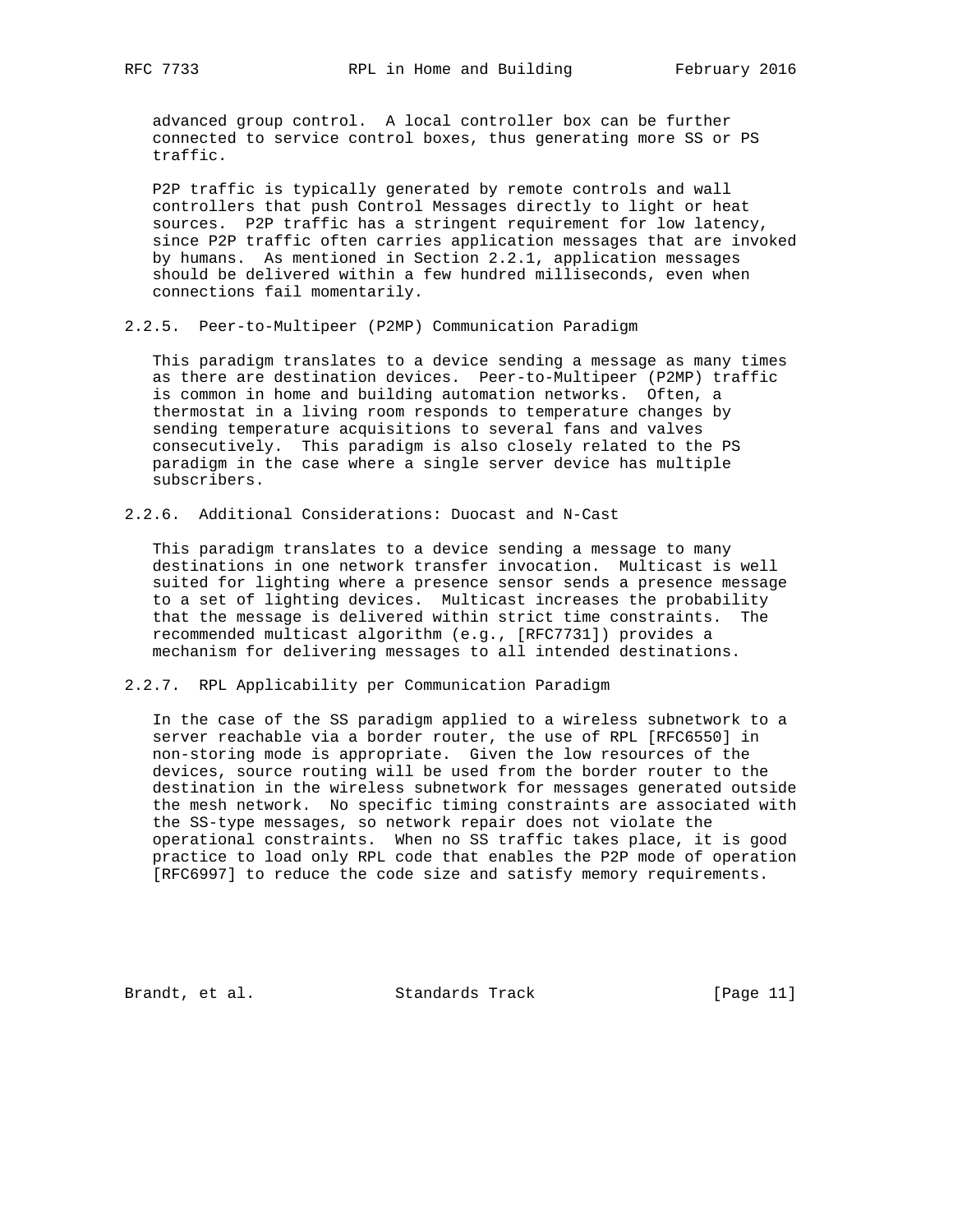To assure responsiveness, P2P-RPL [RFC6997] is required for all P2P and P2MP traffic taking place between nodes within a wireless subnetwork (excluding the border router). Source and destination devices are typically physically close, based on room layout. Consequently, most P2P and P2MP traffic is one-hop or two-hop traffic. Appendix A identifies shortcomings of using RPL for this type of communication; these shortcomings are counteracted through the use of P2P-RPL. Appendix B explains why reliability measures such as multipath routing are necessary even when one-hop communication dominates.

 Examples of additional advantages of P2P-RPL for home and building automation networks are as follows:

- o Individual wall switches are typically inexpensive Class 0 devices [RFC7228] with extremely low memory capacities. Multi-purpose remote controls for use in a home environment typically have more memory, but such devices are asleep when there is no user activity. P2P-RPL reactive discovery allows a node to wake up and find new routes within a few seconds, while memory-constrained nodes only have to keep routes to relevant targets.
- o The reactive discovery features of P2P-RPL ensure that commands are normally delivered within the 250 ms time window. When connectivity needs to be restored, discovery is typically completed within seconds. In most cases, an alternative route (a route that was discovered earlier) will work and route rediscovery is not necessary.
- o Broadcast storms typically associated with route discovery for the Ad hoc On-Demand Distance Vector (AODV) [RFC3561] are less disruptive for P2P-RPL. P2P-RPL has a "Stop" bit, which is set by the target of a route discovery to notify all other nodes that no more Destination-Oriented Directed Acyclic Graph (DODAG) Information Object (DIO) messages should be forwarded for this temporary DAG. Something that looks like a broadcast storm may happen when no target is responding; however, in this case, the Trickle suppression mechanism kicks in, limiting the number of DIO forwards in dense networks.

 Due to the limited memory of the majority of devices, P2P-RPL SHOULD be deployed with source routing in non-storing mode, as explained in Section 4.1.2.

Brandt, et al. Standards Track [Page 12]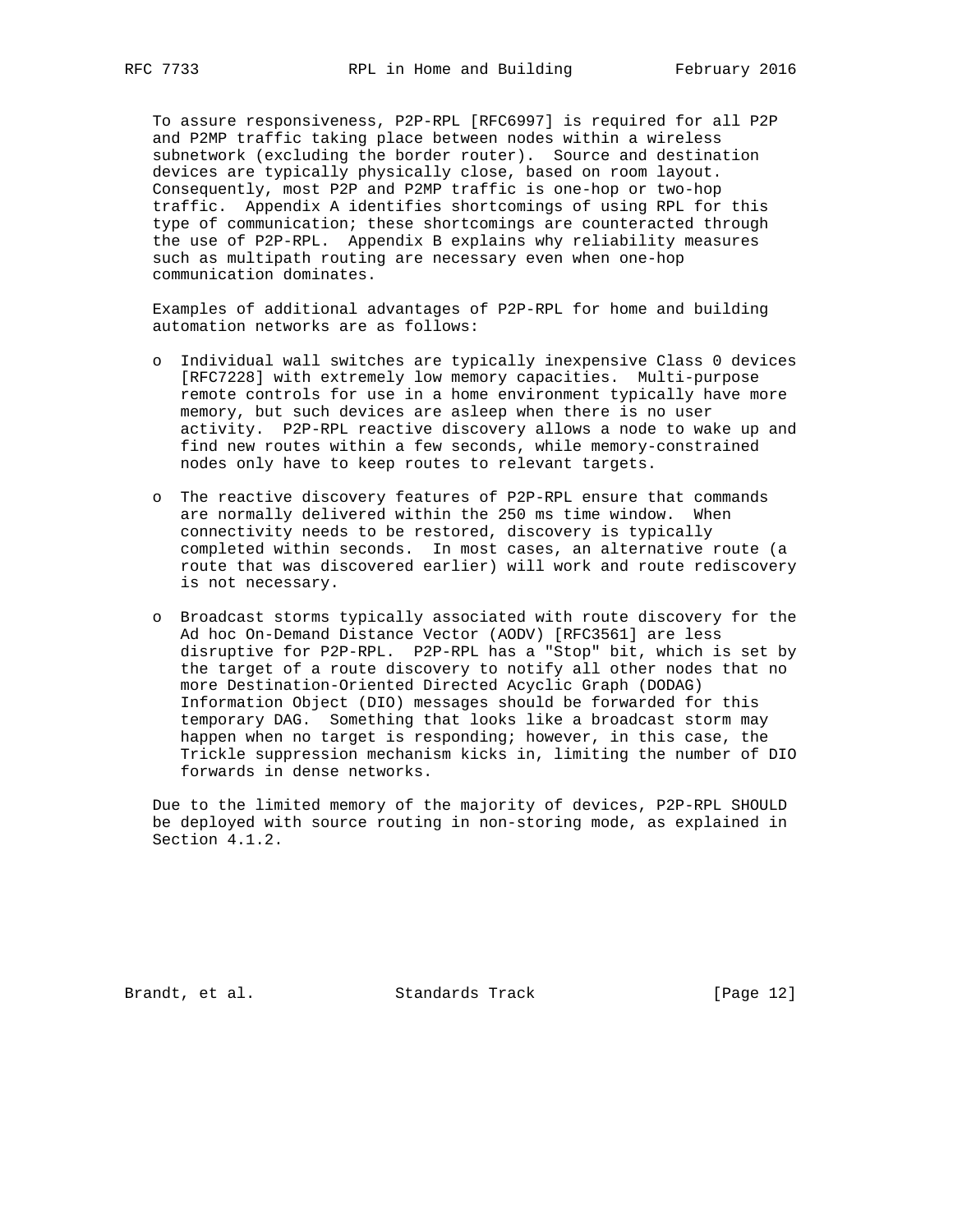Multicast with the Multicast Protocol for Low-Power and Lossy Networks (MPL) [RFC7731] is preferably deployed for N-cast over the wireless network. Configuration constraints that are necessary to meet reliability and timeliness with MPL are discussed in Section 4.1.7.

### 2.3. Layer 2 Applicability

 This document applies to [IEEE802.15.4] and [G.9959], which are adapted to IPv6 by the adaptation layers [RFC4944] and [RFC7428]. Other Layer 2 technologies, accompanied by an "IP-over-Foo" specification, are also relevant, provided there is no frame size issue and there are link-layer acknowledgements.

 The above-mentioned adaptation layers leverage on the compression capabilities of [RFC6554] and [RFC6282]. Header compression allows small IP packets to fit into a single Layer 2 frame, even when source routing is used. A network diameter limited to five hops helps to achieve this, even while using source routing.

 Dropped packets are often experienced in the targeted environments. Internet Control Message Protocol (ICMP), User Datagram Protocol (UDP), and even Transmission Control Protocol (TCP) flows may benefit from link-layer unicast acknowledgements and retransmissions. Link-layer unicast acknowledgements SHOULD be enabled when [IEEE802.15.4] or [G.9959] is used with RPL and P2P-RPL.

3. Using RPL to Meet Functional Requirements

 Several features required by [RFC5826] and [RFC5867] challenge the P2P paths provided by RPL. Appendix A reviews these challenges. In some cases, a node may need to spontaneously initiate the discovery of a path towards a desired destination that is neither the root of a DAG nor a destination originating Destination Advertisement Object (DAO) signaling. Furthermore, P2P paths provided by RPL are not satisfactory in all cases because they involve too many intermediate nodes before reaching the destination.

 P2P-RPL [RFC6997] SHOULD be used in home automation and building control networks, as traffic of a point-to-point style is substantial and route repair needs to be completed within seconds. P2P-RPL provides a reactive mechanism for quick, efficient, and root independent route discovery/repair. The use of P2P-RPL furthermore allows data traffic to avoid having to go through a central region around the root of the tree and drastically reduces path length [SOFT11] [INTEROP12]. These characteristics are desirable in home and building automation networks because they substantially decrease unnecessary network congestion around the root of the tree.

Brandt, et al. Standards Track [Page 13]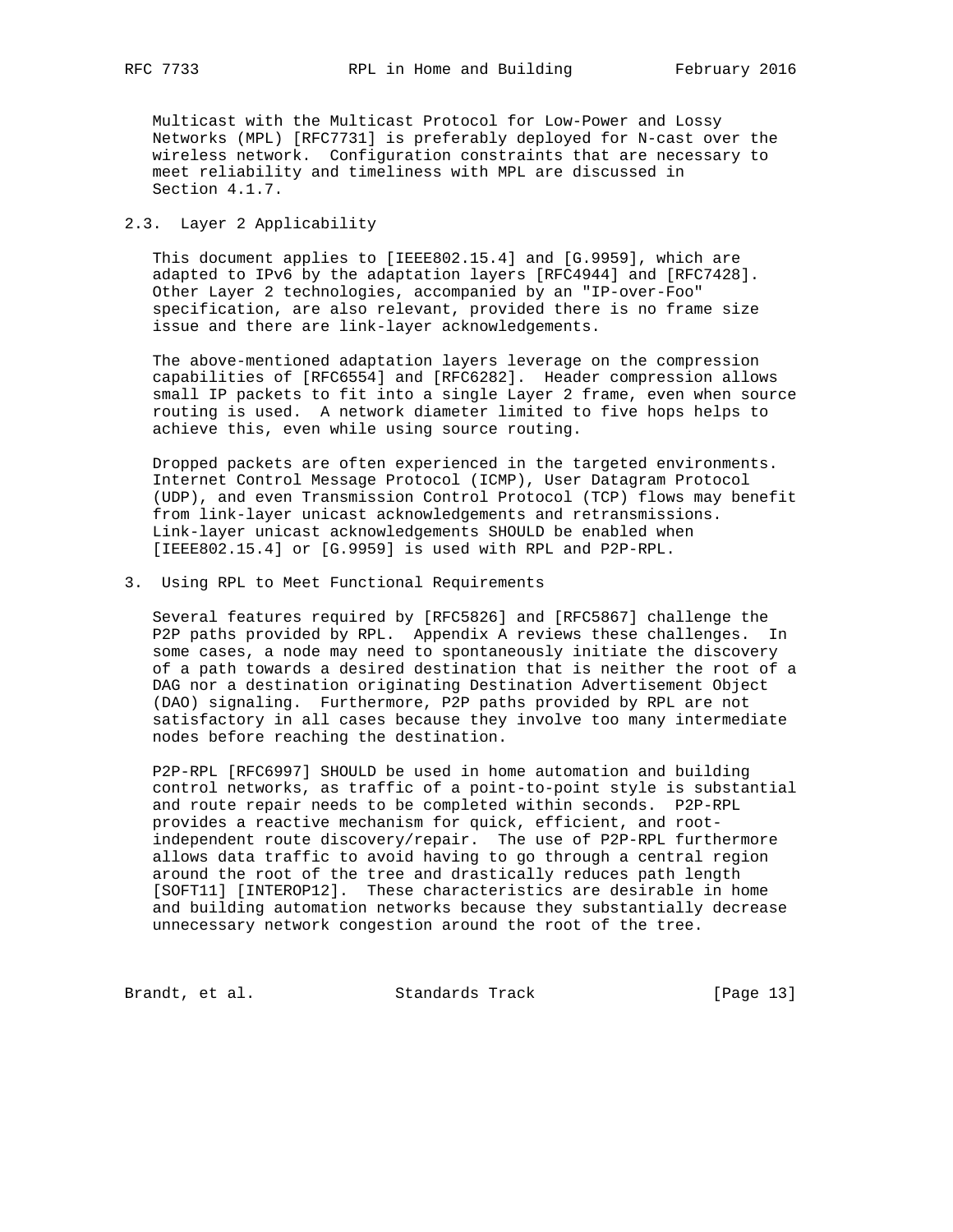When more reliability is required, P2P-RPL enables the establishment of multiple independent paths. For one-hop destinations, this means that one one-hop communication and a second two-hop communication take place via a neighboring node. Such a pair of redundant communication paths can be achieved by using MPL, where the source is an MPL Forwarder while a second MPL Forwarder is one hop away from both the source and the destination node. When the source multicasts the message, it may be received by both the destination and the second MPL Forwarder. The second MPL Forwarder forwards the message to the destination, thus providing two routes from sender to destination.

 To provide more reliability with multiple paths, P2P-RPL can maintain two independent P2P source routes per destination, at the source. Good practice is to use the paths alternately to assess their existence. When one P2P path has failed (possibly only temporarily), as described in Appendix B, the alternative P2P path can be used without discarding the failed path. The failed P2P path, unless proven to work again, can be safely discarded after a timeout (typically 15 minutes). A new route discovery is done when the number of P2P paths is exhausted due to persistent link failures.

#### 4. RPL Profile

 P2P-RPL SHOULD be used in home automation and building control networks. Its reactive discovery allows for low application response times, even when on-the-fly route repair is needed. Non-storing mode SHOULD be used to reduce memory consumption in repeaters with constrained memory when source routing is used.

## 4.1. RPL Features

 An important constraint on the application of RPL is the presence of sleeping nodes.

 For example, in a stand-alone network, the master node (or coordinator) providing the logical Layer 2 identifier and unique node identifiers to connected nodes may be a remote control that returns to sleep once new nodes have been added. Due to the absence of the border router, there may be no global routable prefixes at all. Likewise, there may be no authoritative always-on root node, since there is no border router to host this function.

 In a network with a border router and many sleeping nodes, there may be battery-powered sensors and wall controllers configured to contact other nodes in response to events and then return to sleep. Such nodes may never detect the announcement of new prefixes via multicast.

Brandt, et al. Standards Track [Page 14]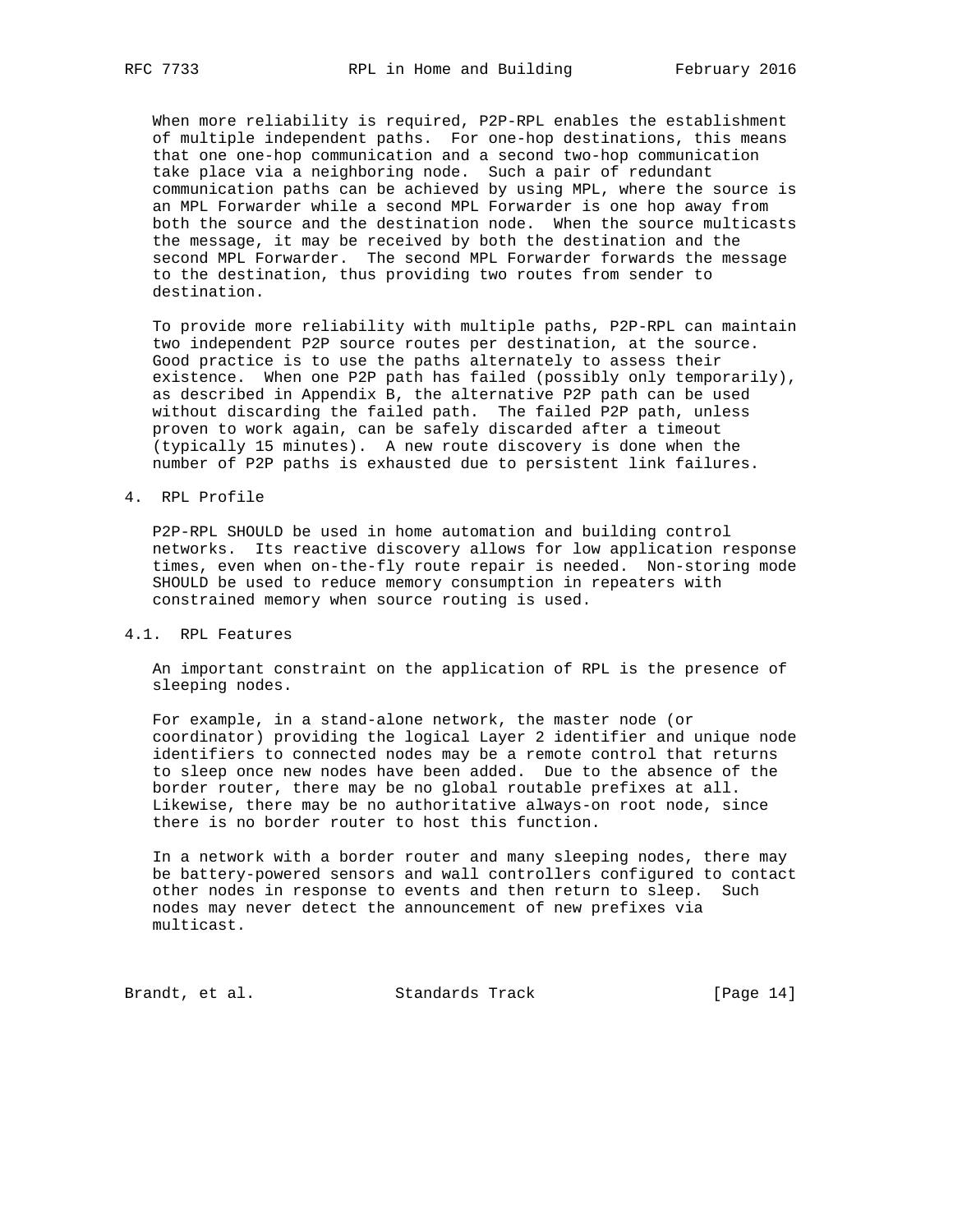In each of the above-mentioned constrained deployments, a link-layer node (e.g., coordinator or master) SHOULD assume the role of an authoritative root node, transmitting unicast Router Advertisement (RA) messages with a Unique Local Address (ULA) prefix information option to nodes during the joining process to prepare the nodes for a later operational phase, where a border router is added.

 A border router SHOULD be designed to be aware of sleeping nodes in order to support the distribution of updated global prefixes to such sleeping nodes.

### 4.1.1. RPL Instances

 When operating P2P-RPL on a stand-alone basis, there is no authoritative root node maintaining a permanent RPL DODAG. A node MUST be able to join at least one RPL Instance, as a new, temporary instance is created during each P2P-RPL route discovery operation. A node MAY be designed to join multiple RPL Instances.

4.1.2. Storing vs. Non-Storing Mode

 Non-storing mode MUST be used to cope with the extremely constrained memory of a majority of nodes in the network (such as individual light switches).

## 4.1.3. DAO Policy

 Nodes send DAO messages to establish downward paths from the root to themselves. In order to minimize the power consumption overhead associated with path discovery, DAO messages are not acknowledged in networks composed of battery-operated field devices. The DAO messages build up a source route because the nodes MUST be in non-storing mode.

 If devices in LLNs participate in multiple RPL Instances and DODAGs, both the RPLInstance ID and the DODAGID SHOULD be included in the DAO.

4.1.4. Path Metrics

 Expected Transmission Count (ETX) is the RECOMMENDED metric. [RFC6551] provides other options.

 Packets from asymmetric and/or unstable links SHOULD be deleted at Layer 2.

Brandt, et al. Standards Track [Page 15]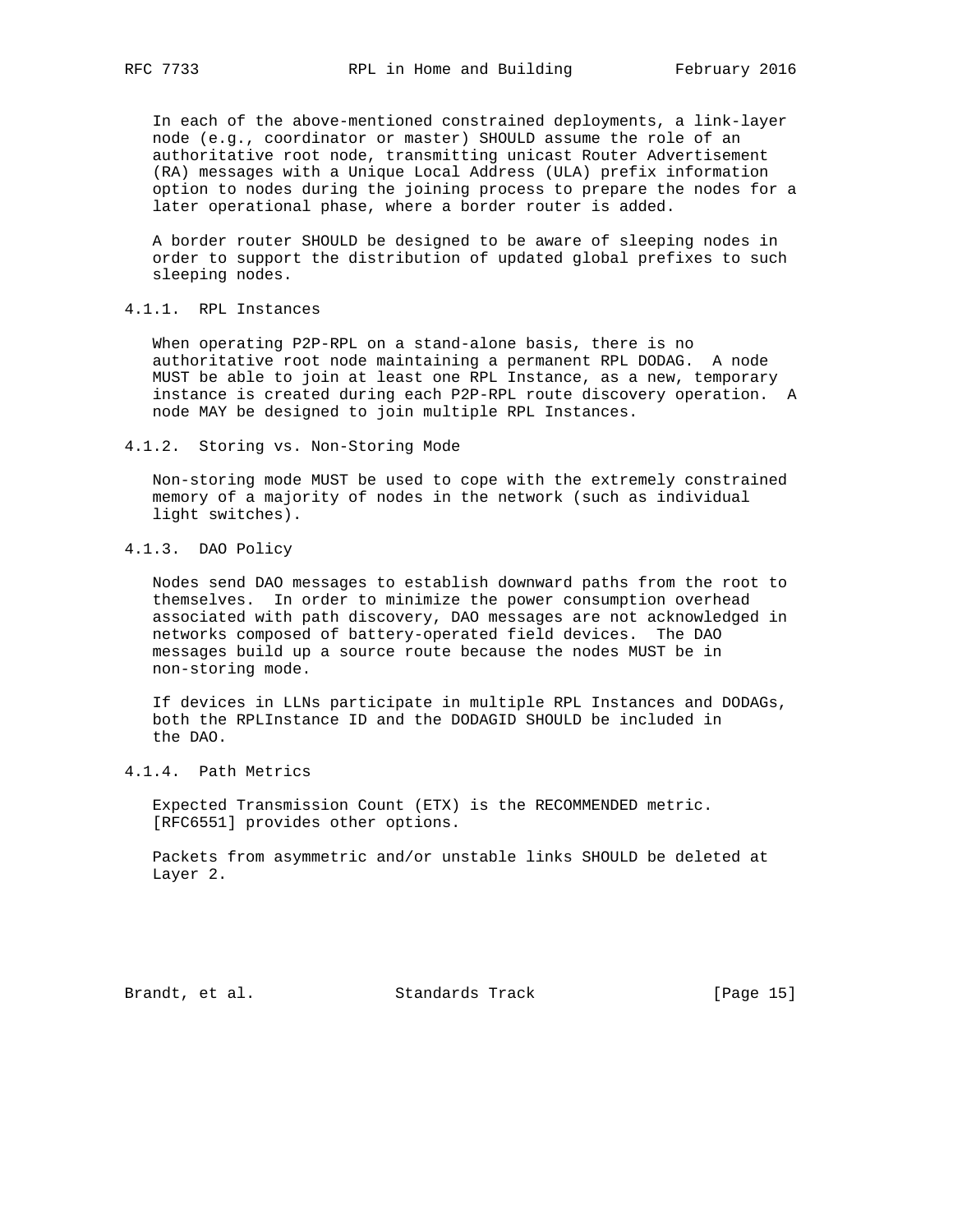#### 4.1.5. Objective Function

 Objective Function Zero (OF0) [RFC6552] MUST be the Objective Function. Other Objective Functions MAY be used when dictated by circumstances.

### 4.1.6. DODAG Repair

 Since P2P-RPL only creates DODAGs on a temporary basis during route repair or route discovery, there is no need to repair DODAGs.

 For SS traffic, local repair is sufficient. The accompanying process is known as "poisoning" and is described in Section 8.2.2.5 of [RFC6550]. Given that the majority of nodes in the building do not physically move around, creating new DODAGs should not happen frequently.

## 4.1.7. Multicast

 Commercial lighting deployments may have a need for multicast to distribute commands to a group of lights in a timely fashion. Several mechanisms exist for achieving such functionality; [RFC7731] is the RECOMMENDED protocol for home and building deployments. This section relies heavily on the conclusions of [RT-MPL].

 At reception of a packet, the MPL Forwarder starts a series of consecutive Trickle timer intervals, where the first interval has a minimum size of Imin. Each consecutive interval is twice as long as the former, with a maximum value of Imax. There is a maximum number of intervals given by max\_expiration. For each interval of length I, a time t is randomly chosen in the period [I/2, I]. For a given packet, p, MPL counts the number of times it receives p during the period [0, t] in a counter c. At time t, MPL rebroadcasts p when  $c < k$ , where k is a predefined constant with a value  $k > 0$ .

 The density of forwarders and the frequency of message generation are important aspects to obtain timeliness during control operations. A high frequency of message generation can be expected when a remote-control button is incessantly pressed or when alarm situations arise.

 Guaranteeing timeliness is intimately related to the density of the MPL routers. In ideal circumstances, the message is propagated as a single wave through the network, such that the maximum delay is related to the number of hops times the smallest repetition interval of MPL. Each forwarder that receives the message passes the message on to the next hop by repeating the message. When several copies of a message reach the forwarder, it is specified that the copy need not

Brandt, et al. Standards Track [Page 16]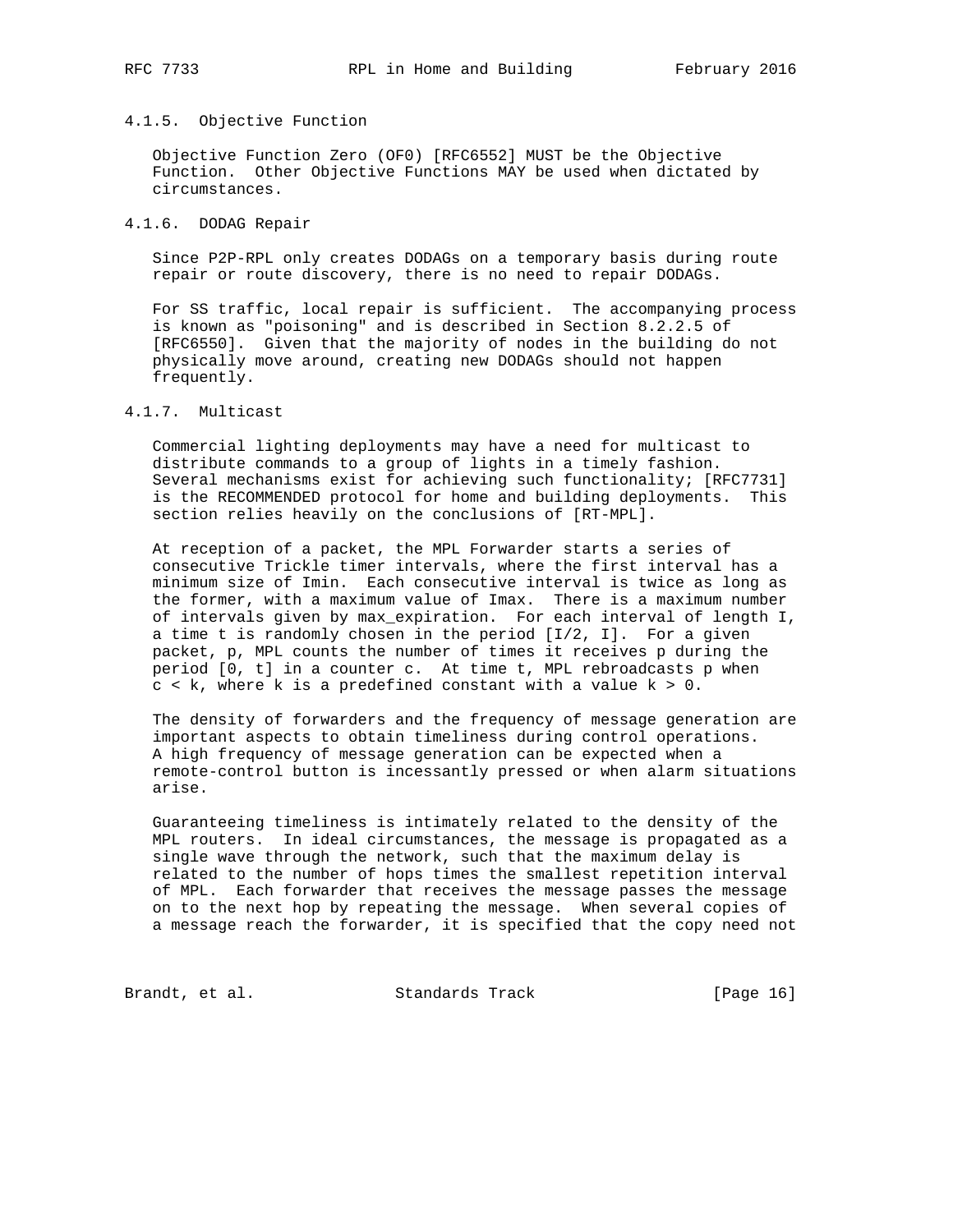be repeated. Repetition of the message can be inhibited by a small value of k. To assure timeliness, the chosen value of k should be high enough to make sure that messages are repeated at the first arrival of the message in the forwarder. However, a network that is too dense leads to a saturation of the medium that can only be prevented by selecting a low value of k. Consequently, timeliness is assured by choosing a relatively high value of k but assuring at the same time a low enough density of forwarders to reduce the risk of medium saturation. Depending on the reliability of the network links, it is advisable to configure the density of the network such that at least two forwarders per hop repeat messages to the same set of destinations.

 There are no rules about selecting forwarders for MPL. In buildings with central management tools, the forwarders can be selected, but at the time of this writing it is not possible to automatically configure the forwarder topology in the home.

### 4.1.8. Security

 RPL MAY use unsecured RPL messages to reduce message size. If there is a single node that uses unsecured RPL messages, link-layer security MUST be used on all nodes. Therefore, all RPL messages MUST be secured using:

- o RPL message security, or
- o Link-layer security, or
- o Both RPL message security and link-layer security

 A symmetric key is used to secure a RPL message using either RPL message security or link-layer security. The symmetric key MUST be distributed or established in a secure fashion. There may be more than one symmetric key in use by any node at any one time. The same symmetric key MUST NOT be used for both RPL message security and link-layer security between two peer nodes.

Brandt, et al. Standards Track [Page 17]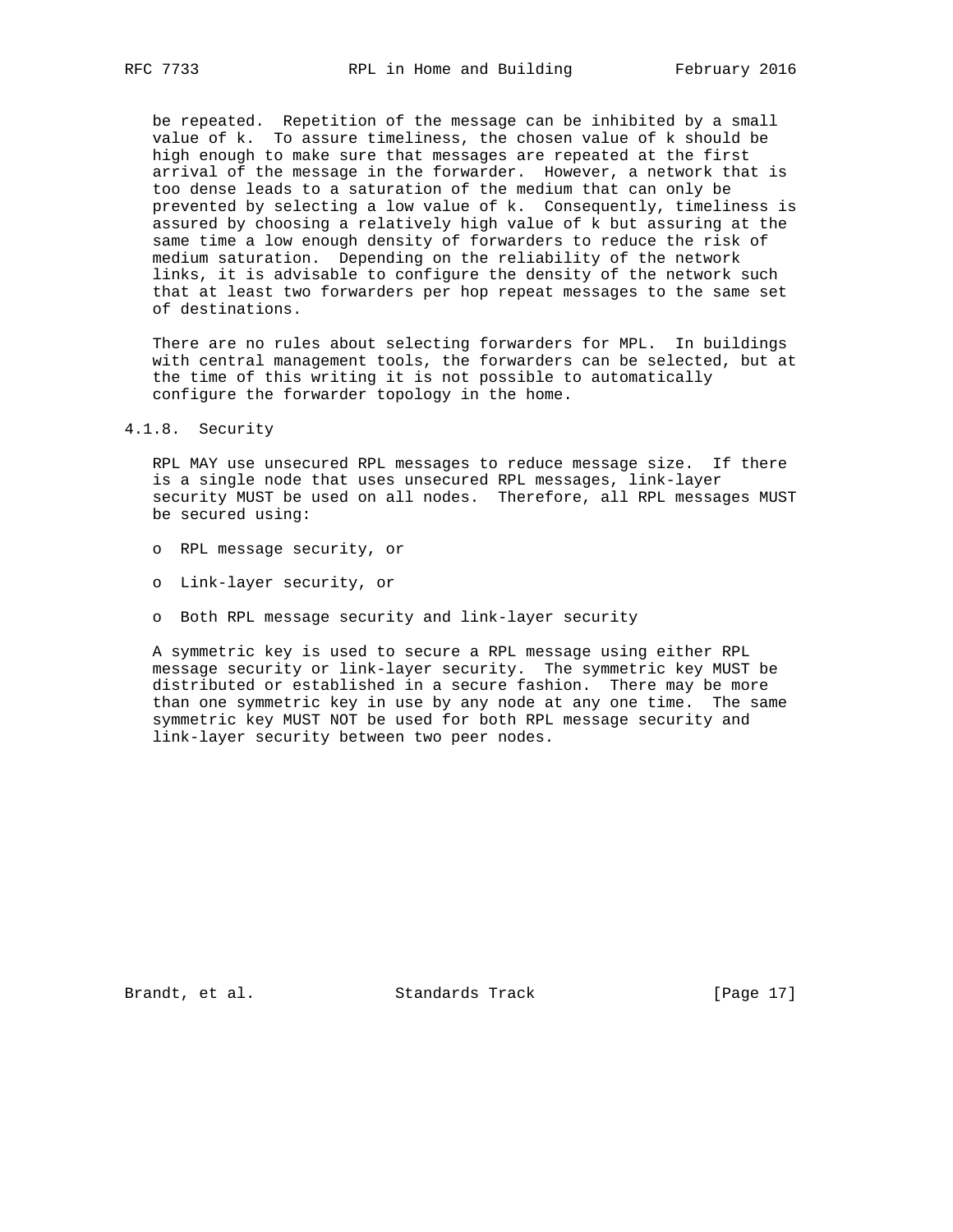4.1.8.1. Symmetric Key Distribution

 The scope of symmetric key distribution MUST be no greater than the network itself, i.e., a group key. This document describes what needs to be implemented to meet this requirement. The scope of symmetric key distribution MAY be smaller than the network -- for example:

- o A pairwise symmetric key between two peers.
- o A group key shared between a subset of nodes in the network.

4.1.8.2. Symmetric Key Distribution Mechanism

 The authentication mechanism as described in Section 6.9 of [ZigBeeIP] SHALL be used to securely distribute a network-wide symmetric key.

 The purpose of the authentication procedure is to provide mutual authentication resulting in:

- o Preventing untrusted nodes without appropriate credentials from joining the trusted network.
- o Preventing trusted nodes with appropriate credentials from joining an untrusted network.

 There is an Authentication Server, which is responsible for authenticating the nodes on the network. If the authentication is successful, the Authentication Server sends the network security material to the joining node through the Protocol for Carrying Authentication for Network Access (PANA) [RFC5191] [RFC6345]. The joining node becomes a full participating node in the network and is able to apply Layer 2 security to RPL messages using the distributed network key.

 The joining node does not initially have access to the network security material. Therefore, it is not able to apply Layer 2 security to the packets exchanged during the authentication process. The enforcement point rules at the edge of the network ensure that the packets involved in PANA authentication are processed even though they are unsecured at the Medium Access Control (MAC) layer. The rules also ensure that any other incoming traffic that is not secured at the MAC layer is discarded and is not forwarded.

Brandt, et al. Standards Track [Page 18]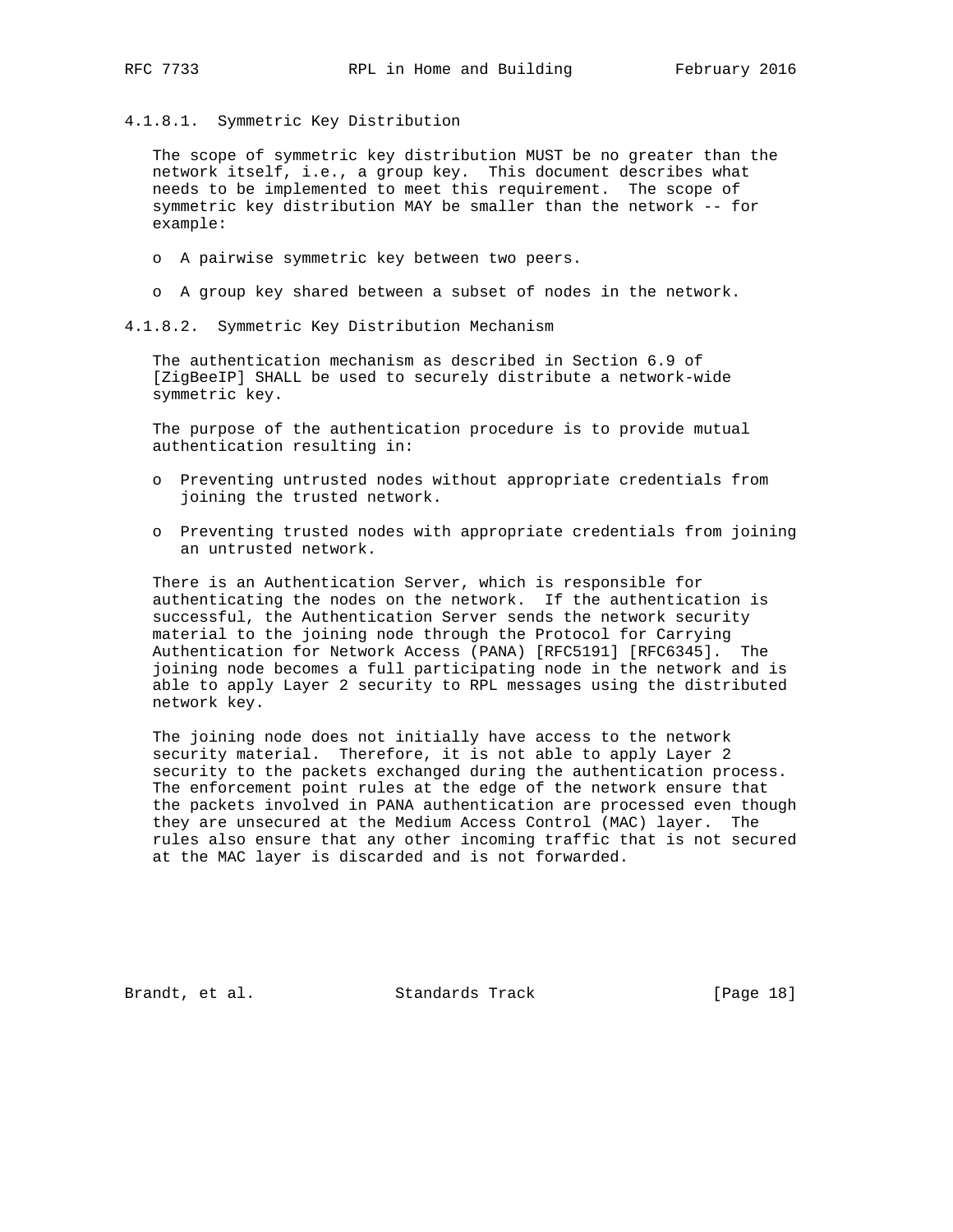## 4.1.8.2.1. Authentication Stack

 Authentication can be viewed as a protocol stack as a layer encapsulates the layers above it.

- o Transport Layer Security (TLS) [RFC5246] MUST be used at the highest layer of the authentication stack and carries the authentication exchange. There is one cipher suite based on a Pre-Shared Key (PSK) [RFC6655] and one cipher suite based on Elliptic Curve Cryptography (ECC) [RFC7251].
- o Extensible Authentication Protocol-TLS (EAP-TLS) [RFC5216] MUST be used at the next layer to carry the TLS records for the authentication protocol.
- o EAP [RFC3748] MUST be used to provide the mechanisms for mutual authentication. EAP requires a way to transport EAP packets between the joining node and the node on which the Authentication Server resides. These nodes are not necessarily in radio range of each other, so it is necessary to have multi-hop support in the EAP transport method. PANA [RFC5191] [RFC6345], which operates over UDP, MUST be used for this purpose. [RFC3748] specifies the derivation of a session key using the EAP key hierarchy; only the EAP Master Session Key shall be derived, as [RFC5191] specifies that it is used to set up keys for PANA authentication and encryption.
- o PANA [RFC5191] and a PANA relay [RFC6345] MUST be used at the next layer:
	- \* The joining node MUST act as the PANA Client (PaC).
	- \* The parent edge router node MUST act as a PANA Relay Element (PRE) according to [RFC6345], unless it is also the Authentication Server. All routers at the edge of the network MUST be capable of functioning in the PRE role.
	- \* The Authentication Server node MUST act as the PANA Authentication Agent (PAA). The Authentication Server MUST be able to handle packets relayed according to [RFC6345].

 This network authentication process uses link-local IPv6 addresses for transport between the new node and its parent. If the parent is not the Authentication Server, it MUST then relay packets from the joining node to the Authentication Server and vice versa, using the PANA relay mechanism [RFC6345]. The joining node MUST use a link-local address based on its EUI-64 as the source address for initial PANA authentication message exchanges.

Brandt, et al. Standards Track [Page 19]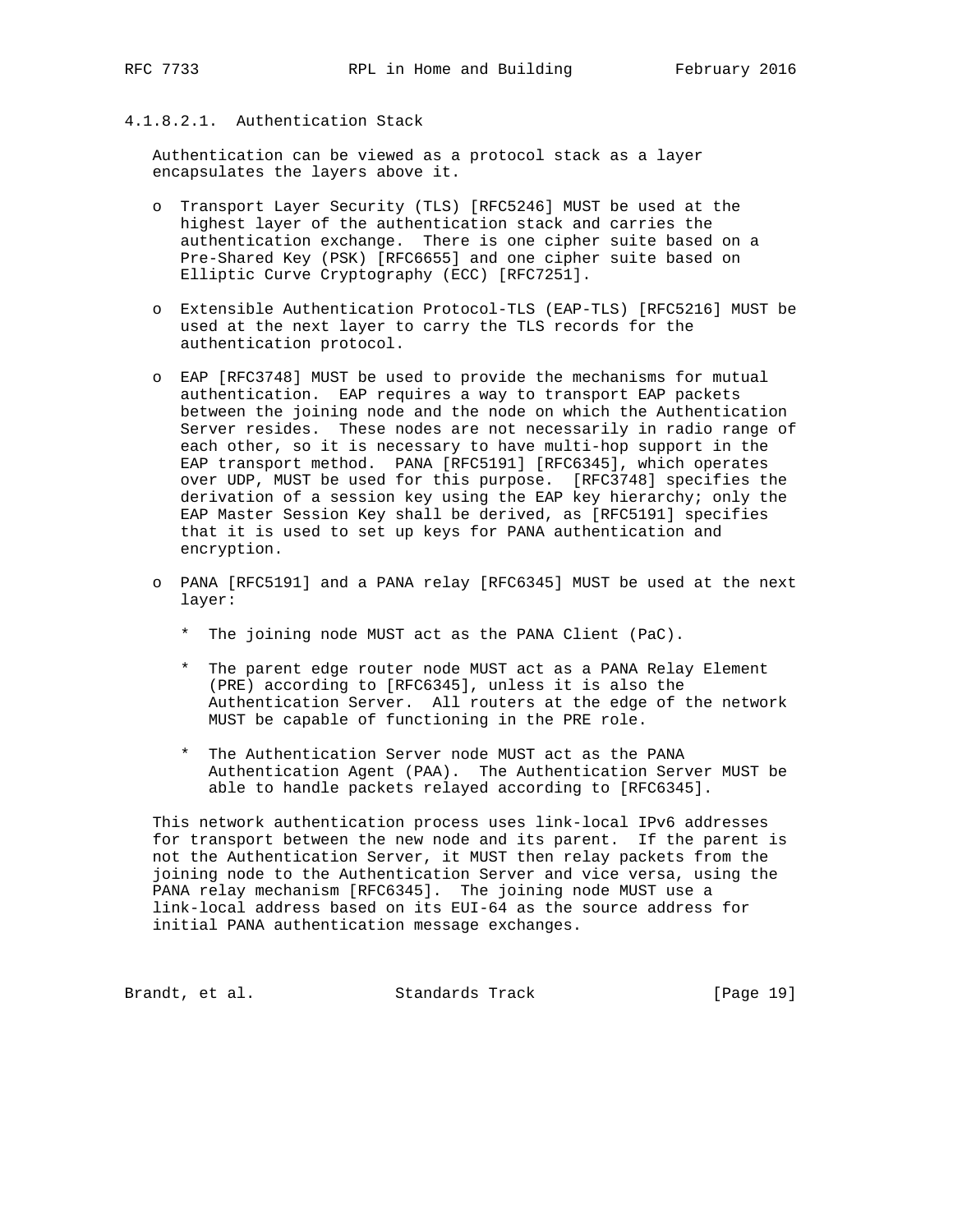4.1.8.2.2. Applicability Statements

 The following applicability statements describe the relationship between the various specifications.

4.1.8.2.2.1. Applicability Statement for PSK TLS

 [RFC6655] contains Authenticated Encryption with Associated Data (AEAD) TLS cipher suites that are very similar to [RFC5487], whose AEAD part is detailed in [RFC5116]. [RFC5487] references both [RFC5288] and the original PSK cipher suite document [RFC4279], which references RFC 2246, which was eventually replaced by [RFC5246], which defines the TLS 1.2 messages.

4.1.8.2.2.2. Applicability Statement for ECC TLS

 [RFC7251] contains AEAD TLS cipher suites that are very similar to [RFC5289], whose AEAD part is detailed in [RFC5116]. [RFC5289] references the original ECC cipher suite document [RFC4492], which references RFC 2246, which was eventually replaced by [RFC5246], which defines the TLS 1.2 messages.

4.1.8.2.2.3. Applicability Statement for EAP-TLS and PANA

 [RFC5216] specifies how [RFC3748] is used to package [RFC5246] TLS records into EAP packets. [RFC5191] provides transportation for the EAP packets and the network-wide key carried in an encrypted Attribute-Value Pair (AVP) as specified in [RFC6786]. The proposed Pseudorandom Function (PRF) and authentication (AUTH) hashes based on SHA-256 are represented as specified in [RFC7296] and detailed in [RFC4868].

4.1.8.2.3. Security Using RPL Message Security

 If RPL is used with secured messages [RFC6550], the following RPL security parameter values SHOULD be used:

- o Counter is Time (T) flag = 0: Do not use the timestamp in the Counter field. Counters based on timestamps are typically more applicable to industrial networks, where strict timing synchronization between nodes is often implemented. Home and building networks typically do not implement such strict timing synchronization; therefore, a monotonically increasing counter is more appropriate.
- o Algorithm = 0: Use Counter with the Cipher Block Chaining Message Authentication Code (CBC-MAC Mode) (CCM) with AES-128. This is the only assigned mode at present.

Brandt, et al. Standards Track [Page 20]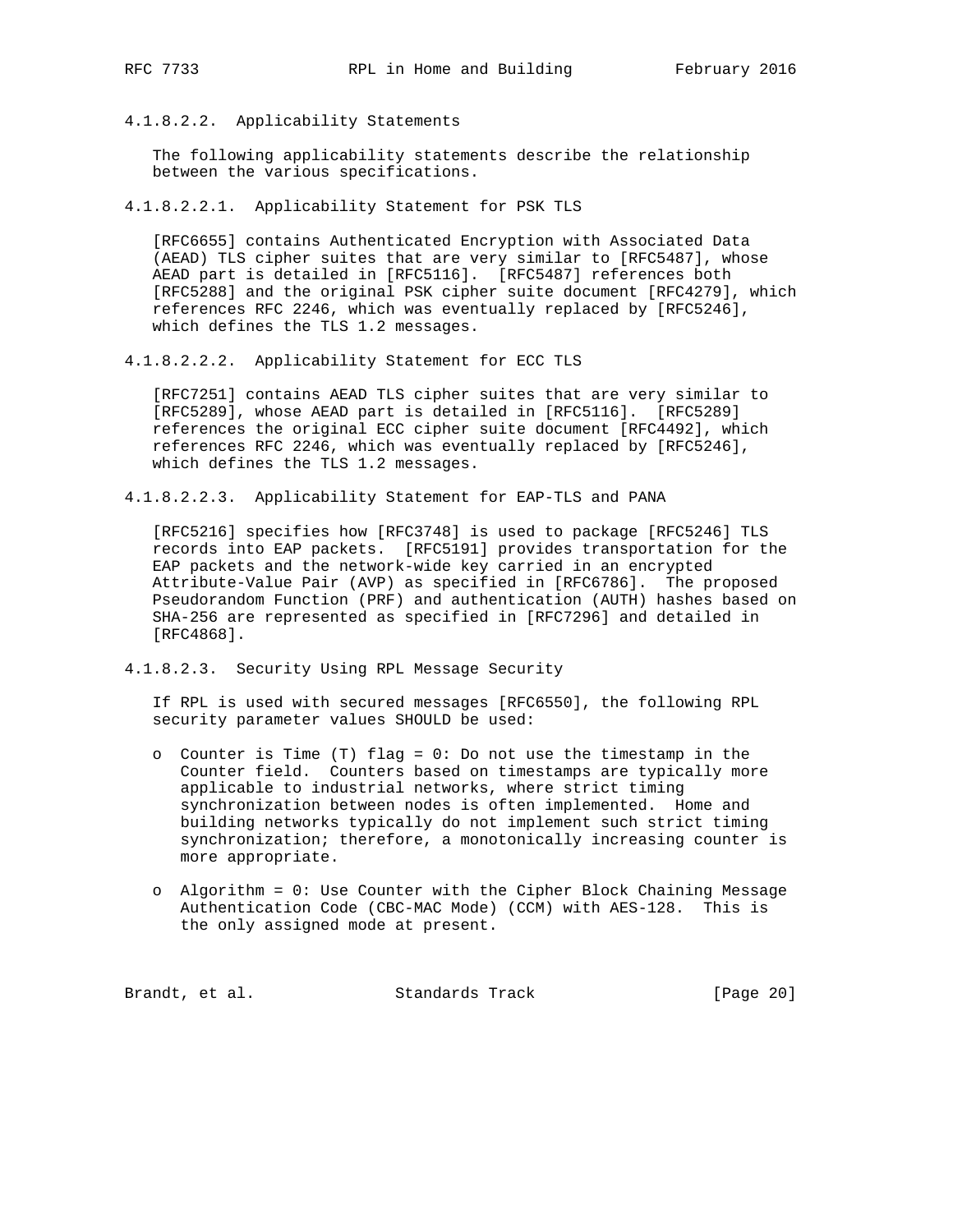- o Key Identifier Mode (KIM) = 10: Use a group key, Key Source present, and Key Index present. Given the relatively confined perimeter of a home or building network, a group key is usually sufficient to protect RPL messages sent between nodes. The use of the Key Source field allows multiple group keys to be used within the network.
	- o Security Level (LVL) = 0: Use MAC-32. This is recommended, as integrity protection for RPL messages is the basic requirement. Encryption is unlikely to be necessary, given the relatively non-confidential nature of RPL message payloads.
- 4.1.9. P2P Communications

 [RFC6997] MUST be used to accommodate P2P traffic, which is typically substantial in home and building automation networks.

4.1.10. IPv6 Address Configuration

 Assigned IP addresses MUST be routable and unique within the routing domain [RFC5889].

4.2. Layer 2 Features

 No particular requirements exist for Layer 2, except for those cited in the "IP-over-Foo" RFCs (see Section 2.3).

4.2.1. Specifics about Layer 2

Not applicable

4.2.2. Services Provided at Layer 2

Not applicable

4.2.3. IPv6 over Low-Power Wireless Personal Area Network (6LoWPAN) Options Assumed

Not applicable

4.2.4. Mesh Link Establishment (MLE) and Other Things

Not applicable

4.3. Recommended Configuration Defaults and Ranges

 The following sections describe the recommended parameter values for P2P-RPL and Trickle.

Brandt, et al. Standards Track [Page 21]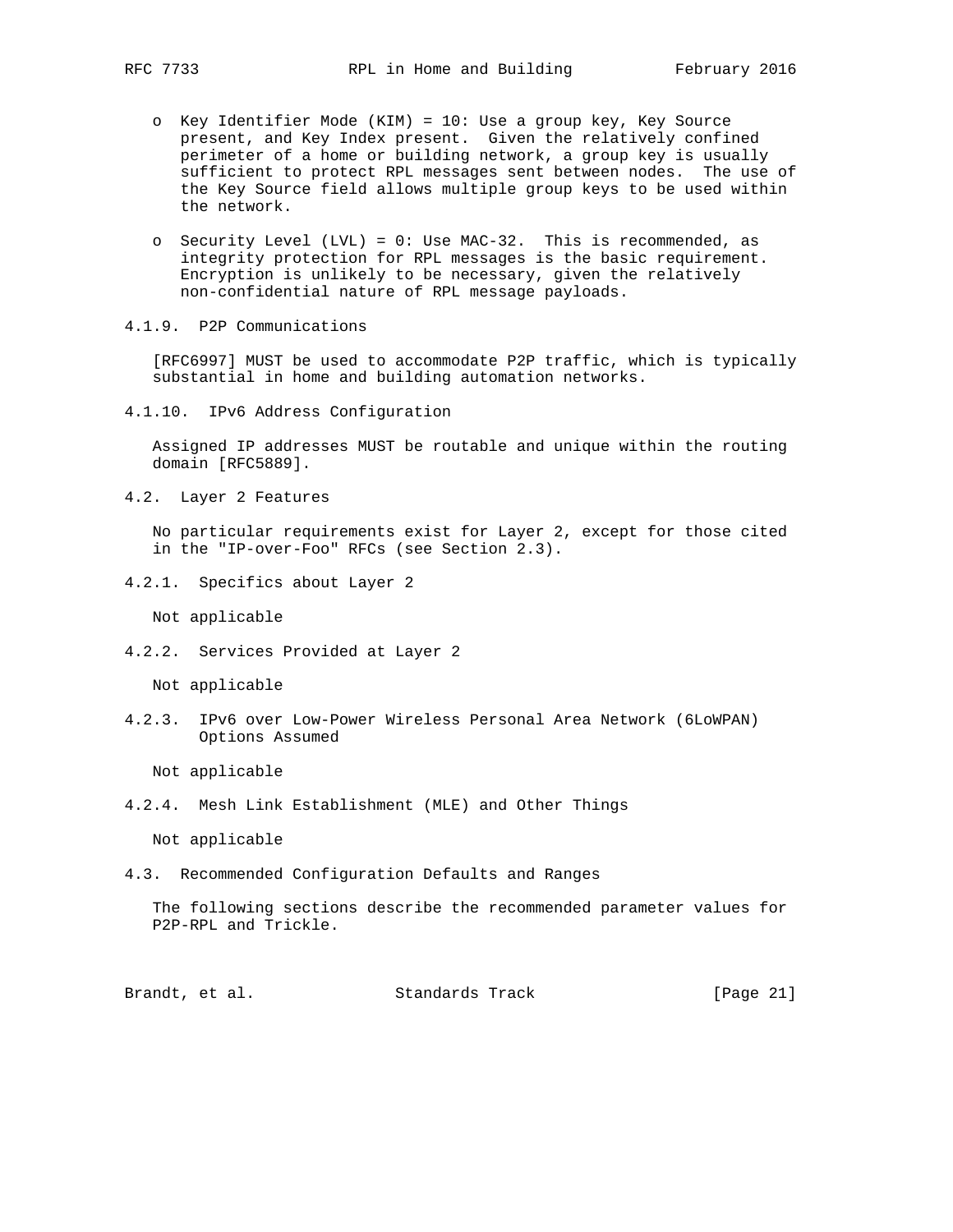#### 4.3.1. Trickle Parameters

 Trickle is used to distribute network parameter values to all nodes without stringent time restrictions. The recommended Trickle parameter values are:

- o DIOIntervalMin 4, which translates to 16 ms
- o DIOIntervalDoublings 14
- o DIORedundancyConstant 1

 When a node sends a changed DIO, this is an inconsistency and forces the receiving node to respond within Imin. So, when something happens that affects the DIO, the change is ideally communicated to a node that is n hops away, within n times Imin. Often, depending on the node density, packets are lost or are not sent, leading to larger delays.

 In general, we can expect DIO changes to propagate within 1 to 3 seconds within the envisaged networks.

 When nothing happens, the DIO sending interval increases to 4.37 minutes, thus drastically reducing the network load. When a node does not receive DIO messages for more than 10 minutes, it can safely conclude that the connection with other nodes has been lost.

4.3.2. Other Parameters

This section discusses the P2P-RPL parameters.

 P2P-RPL [RFC6997] provides the features requested by [RFC5826] and [RFC5867]. P2P-RPL uses a subset of the frame formats and features defined for RPL [RFC6550] but may be combined with RPL frame flows in advanced deployments.

The recommended parameter values for P2P-RPL are:

- o MinHopRankIncrease 1
- o MaxRankIncrease 0
- o MaxRank 6
- o Objective Function: OF0

Brandt, et al. Standards Track [Page 22]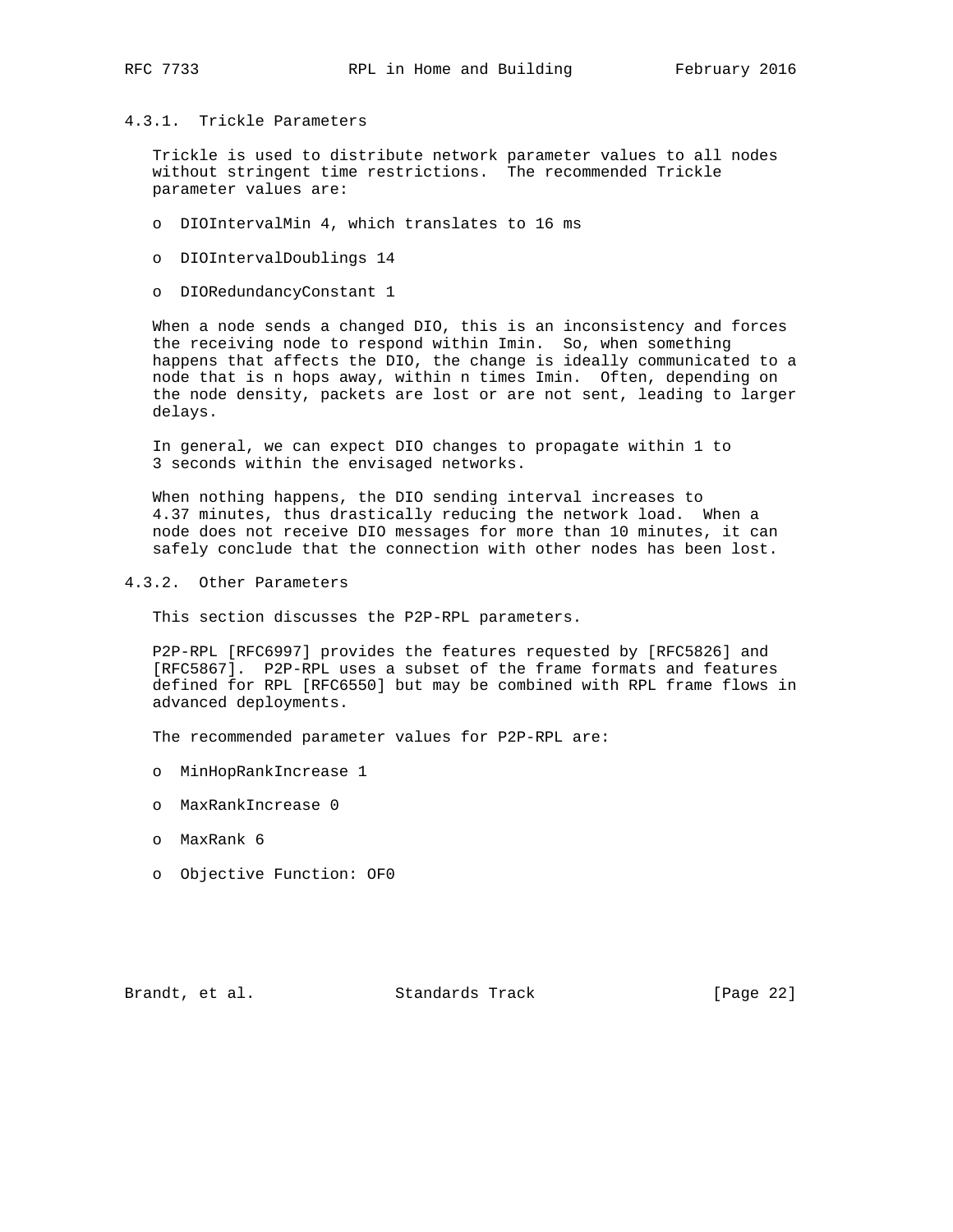### 5. MPL Profile

 MPL is used to distribute values to groups of devices. Using MPL, based on the Trickle algorithm, timeliness should also be guaranteed. A deadline of 200 ms needs to be met when human action is followed by an immediately observable action such as switching on lights. The deadline needs to be met in a building where the number of hops from seed to destination varies between 1 and 10.

### 5.1. Recommended Configuration Defaults and Ranges

### 5.1.1. Real-Time Optimizations

 When the network is heavily loaded, MAC delays contribute significantly to the end-to-end delays when MPL intervals between 10 and 100 ms are used to meet the 200 ms deadline. It is possible to set the number of buffers in the MAC to 1 and set the number of back-off repetitions to 1. The number of MPL repetitions compensates for the reduced probability of transmission per MAC invocation [RT-MPL].

 In addition, end-to-end delays and message losses are reduced by adding a real-time layer between MPL and MAC to throw away the earliest messages (exploiting the MPL message numbering) and favor the most recent ones.

# 5.1.2. Trickle Parameters

 This section proposes values for the Trickle parameters used by MPL for the distribution of packets that need to meet a 200 ms deadline. The probability of meeting the deadline is increased by (1) choosing a small Imin value, (2) reducing the number of MPL intervals, thus reducing the load, and (3) reducing the number of MPL Forwarders to also reduce the load.

 The consequence of this approach is that the value of k can be larger than 1 because network load reduction is already guaranteed by the network configuration.

Brandt, et al. Standards Track [Page 23]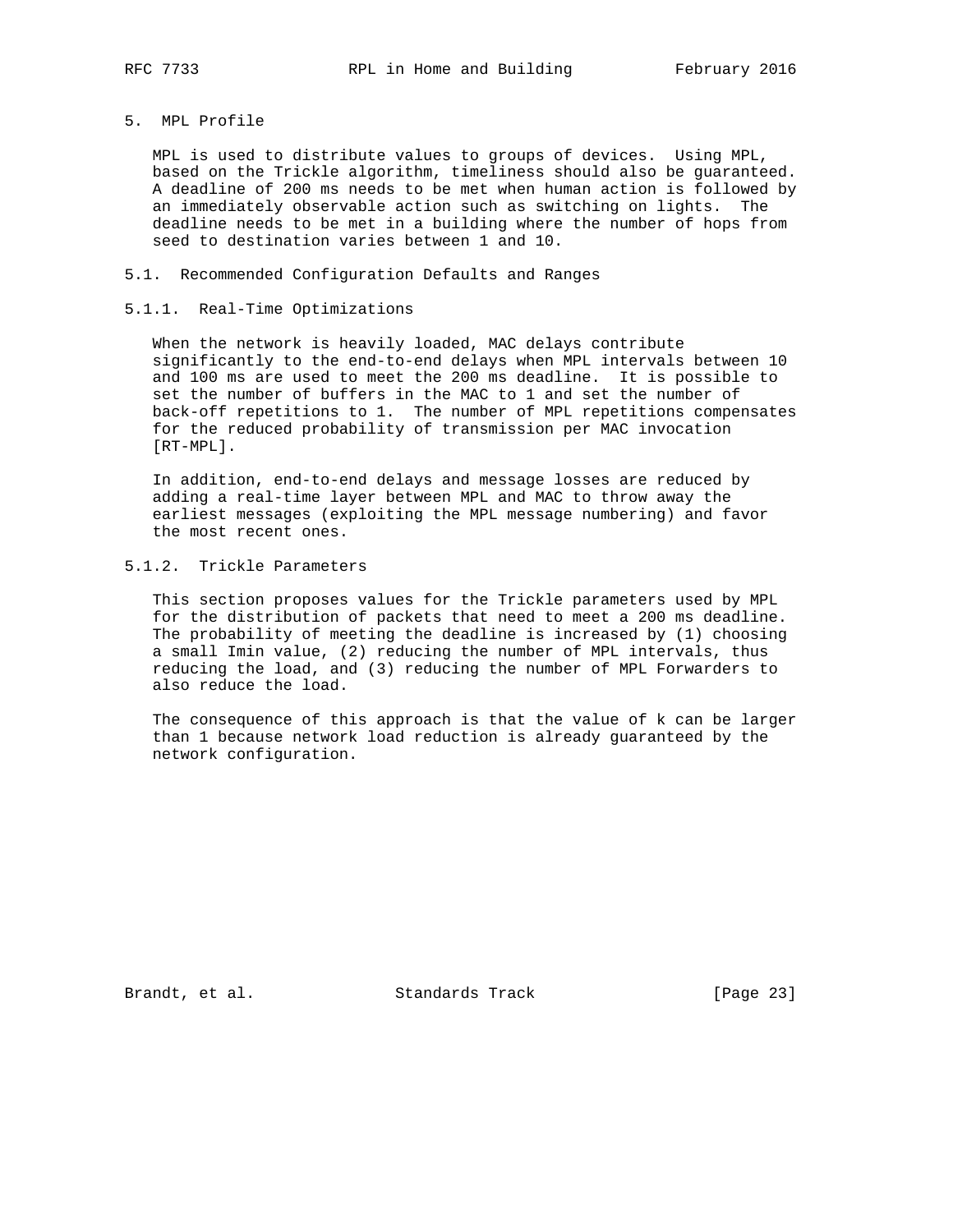Under the condition that the density of MPL repeaters can be limited, it is possible to choose low MPL repeat intervals (Imin) connected to k values such that  $k > 1$ . The minimum value of k is related to:

- o The value of Imin. The length of Imin determines the number of packets that can be received within the listening period of Imin.
- o The number of repeaters receiving the broadcast message from the same forwarder or seed. These repeaters repeat within the same Imin interval, thus increasing the c counter.

 Within the first MPL interval, a limited number, q, of messages can be transmitted. Assuming a 3 ms transmission interval, q is given by q = Imin / 3. Assuming that at most q message copies can reach a given forwarder within the first repeat interval of length Imin, the related MPL parameter values are suggested in the following sections.

### 5.1.2.1. Imin

The recommended value is Imin = 10 to 50 ms.

 When the chosen Imin value is much smaller, the interference between the copies leads to significant losses, given that q is much smaller than the number of repeated packets. With much larger intervals, the probability that the deadline will be met decreases with increasing hop count.

#### 5.1.2.2. Imax

The recommended value is Imax = 100 to 400 ms.

 The value of Imax is less important than the value of max\_expiration. Given an Imin value of 10 ms, the third MPL interval has a value of  $10 * 2 * 2 = 40$  ms. When Imin has a value of 40 ms, the third interval has a value of 160 ms. Given that more than three intervals are unnecessary, Imax does not contribute much to performance.

### 5.1.3. Other Parameters

 Other parameters are the k parameter and the max\_expiration parameter.

 $k > q$  (see condition above). Under this condition, and for a small Imin value, a value of  $k = 2$  or  $k = 3$  is usually sufficient to minimize the losses of packets in the first repeat interval.

 max\_expiration = 2 - 4. Higher values lead to more network load while generating copies that will probably not meet their deadline.

Brandt, et al. Standards Track [Page 24]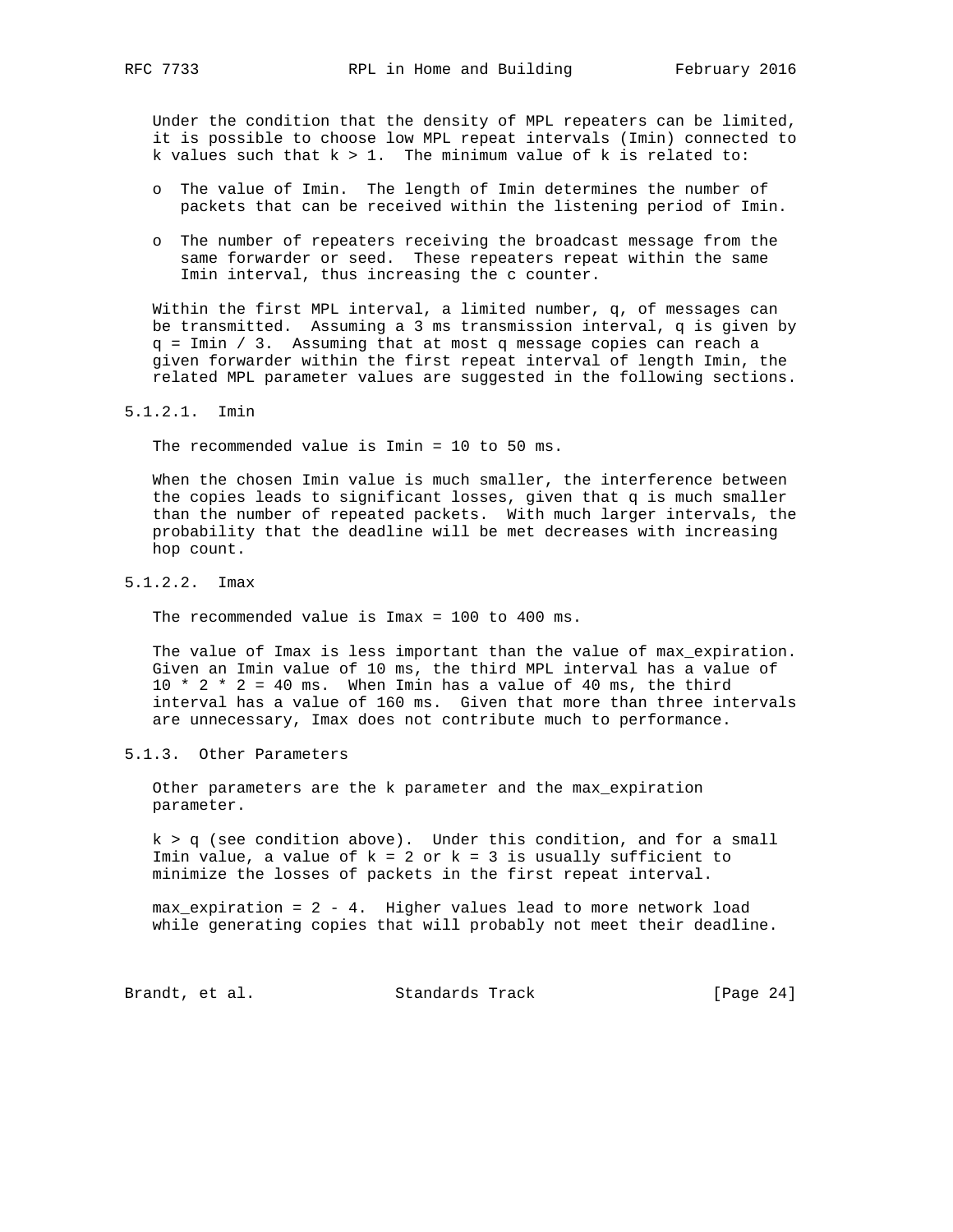- 
- 6. Manageability Considerations

 At this time, it is not clear how homenets will be managed. Consequently, it is not clear which tools will be used and which parameters must be visible for management.

 In building control, management is mandatory. It is expected that installations will be managed using the set of currently available tools (including IETF tools like Management Information Base (MIB) modules, Network Configuration Protocol (NETCONF) modules, Dynamic Host Configuration Protocol (DHCP), and others), with large differences between the ways an installation is managed.

7. Security Considerations

 This section refers to the security considerations of [RFC6997], [RFC6550], and [RFC7731], as well as some attacks and countermeasures as discussed in Sections 6 and 7, respectively, of [RFC7416].

 Communications network security is based on providing integrity protection and encryption to messages. This can be applied at various layers in the network protocol stack, based on using various credentials and a network identity.

 The credentials that are relevant in the case of RPL are (i) the credential used at the link layer in the case where link-layer security is applied (see Section 7.1) or (ii) the credential used for securing RPL messages. In both cases, the assumption is that the credential is a shared key. Therefore, there MUST be a mechanism in place that allows secure distribution of a shared key and configuration of a network identity. Both MAY be done using (i) pre-installation using an out-of-band method, (ii) secure delivery when a device is introduced into the network, or (iii) secure delivery by a trusted neighboring device, as described in Section 4.1.8.1. The shared key MUST be stored in a secure fashion that will make it difficult to be read by an unauthorized party.

 This document mandates that a Layer 2 mechanism be used during initial and incremental deployment. Please see the following sections.

Brandt, et al. Standards Track [Page 25]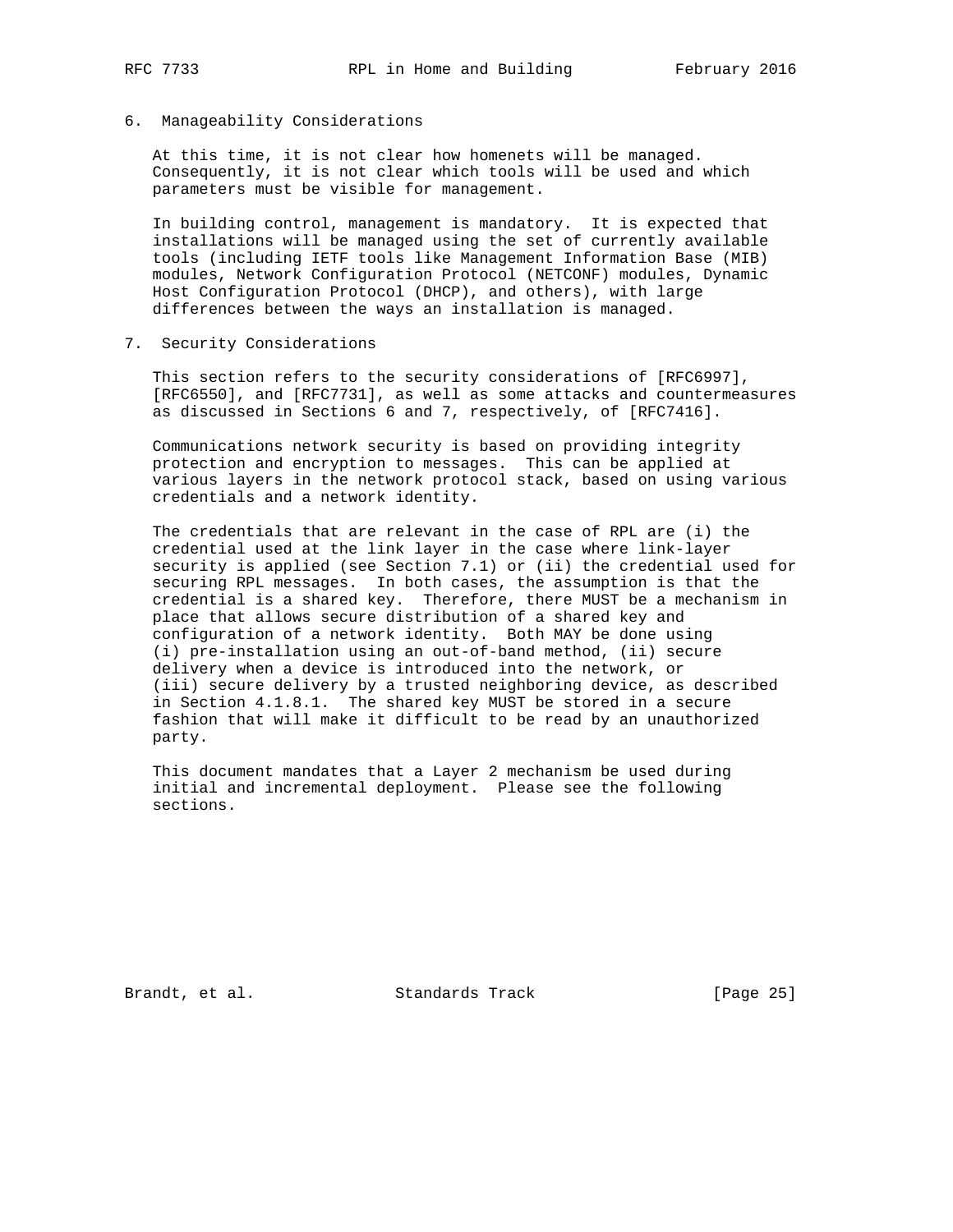#### 7.1. Security Considerations during Initial Deployment

 Wireless mesh networks are typically secured at the link layer in order to prevent unauthorized parties from accessing the information exchanged over the links. It is a basic practice to create a network of nodes that share the same keys for link-layer security and exclude nodes sending unsecured messages. With per-message data origin authentication, it is possible to prevent unauthorized nodes from joining the mesh.

 At initial deployment, the network is secured by consecutively securing nodes at the link layer, thus building a network of secured nodes. Section 4.1.8.2 describes a mechanism for building a network of secured nodes.

 This document does not specify a multicast security solution. Networks deployed with this specification will depend upon Layer 2 security to prevent outsiders from sending multicast traffic. It is recognized that this does not protect this control traffic from impersonation by already-trusted devices. This is an area for a future specification.

 For building control, an installer will use an installation tool that establishes a secure communication path with the joining node. It is recognized that the recommendations for initial deployment as discussed in this section do not cover all building requirements, such as selecting -- independent of network topology -- the node to be secured.

 It is expected that a set of protocol combinations will evolve within currently existing alliances of building control manufacturers. Each set satisfies the installation requirements of installers, operators, and manufacturers of building control networks in a given installation context, e.g., lighting deployment in offices, HVAC installation, incremental addition of equipment in homes, and others.

 In the home, nodes can be visually inspected by the home owner. Also, a simple procedure, e.g., pushing buttons simultaneously on an already-secured device and an unsecured joining device, is usually sufficient to ensure that the unsecured joining device is authenticated securely, configured securely, and paired appropriately.

 This recommendation is in line with the countermeasures described in Section 7.1 of [RFC7416].

Brandt, et al. Standards Track [Page 26]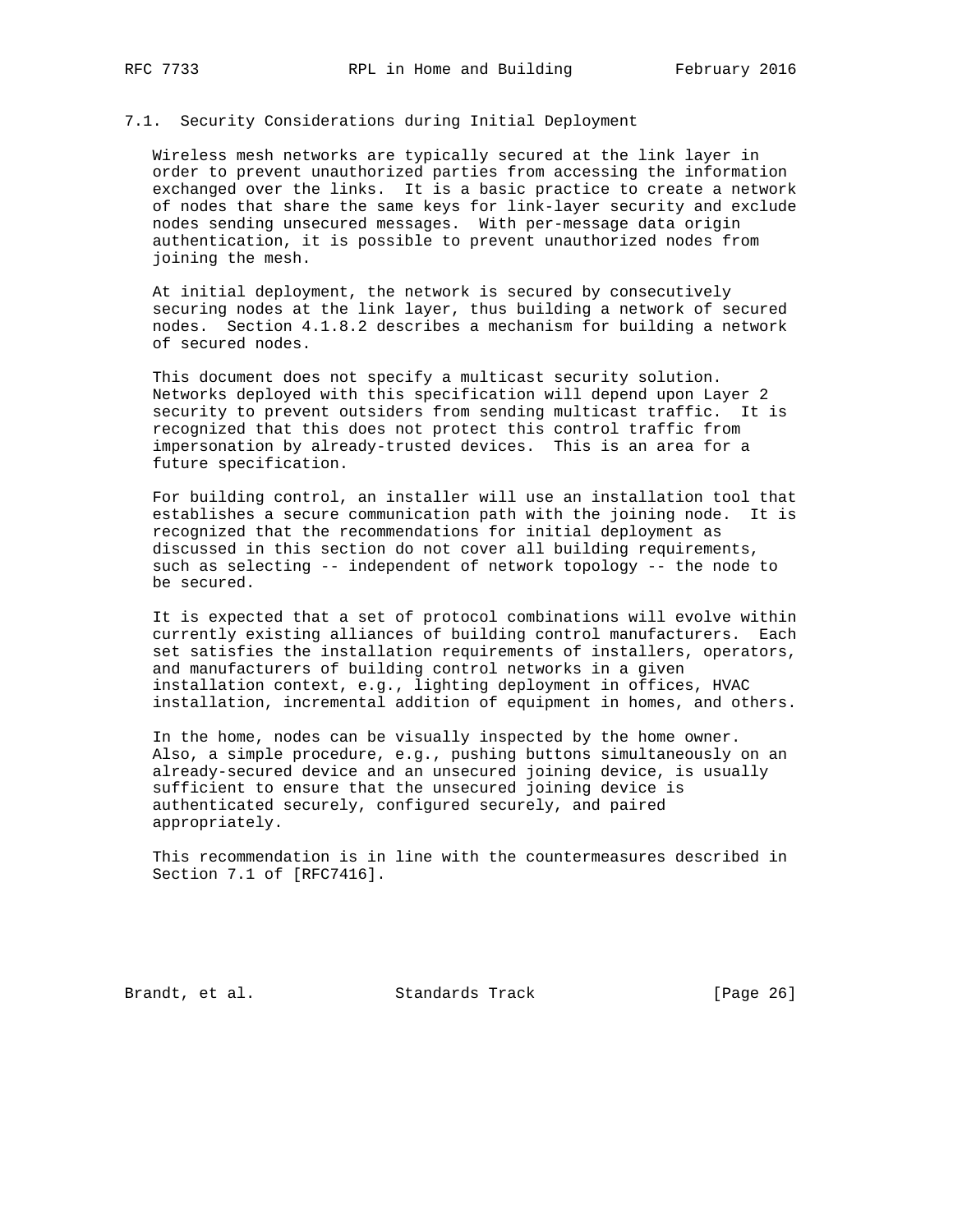#### 7.2. Security Considerations during Incremental Deployment

 Once a network is operational, new nodes need to be added, or nodes fail and need to be replaced. When a new node needs to be added to the network, the new node is added to the network via an assisting node in the manner described in Section 7.1.

 On detection of a compromised node, all trusted nodes need to have their symmetric keys that are known to be shared with the compromised node rekeyed, and the trusted network is built up as described in Section 7.1.

7.3. Security Considerations for P2P Implementations

Refer to the security considerations of [RFC6997].

7.4. MPL Routing

 The routing of MPL is determined by the enabling of the interfaces for specified multicast addresses. The specification of these addresses can be done via a Constrained Application Protocol (CoAP) application as specified in [RFC7390]. An alternative is the creation of an MPL MIB and the use of the Simple Network Management Protocol (SNMPv3) [RFC3411] or equivalent techniques to specify the multicast addresses in the MIB. For secure dissemination of MPL packets, Layer 2 security SHOULD be used, and the configuration of multicast addresses as described in this section MUST be secure.

7.5. RPL Security Features

 This section refers to the structure of Section 8 ("RPL Security Features") of [RFC7416]. [RFC7416] provides a thorough analysis of security threats and proposed countermeasures relevant to RPL and MPL.

 In accordance with Section 8.1 ("Confidentiality Features") of [RFC7416], RPL message security implements payload protection, as explained in Section 7 of this document. The attributes for key length and lifetime of the keys depend on operational conditions, maintenance, and installation procedures.

 Sections 7.1 and 7.2 of this document recommend link-layer security to assure integrity in accordance with Section 8.2 ("Integrity Features") of [RFC7416].

 The provision of multiple paths recommended in Section 8.3 ("Availability Features") of [RFC7416] is also recommended from a reliability point of view. Randomly choosing paths MAY be supported.

Brandt, et al. Standards Track [Page 27]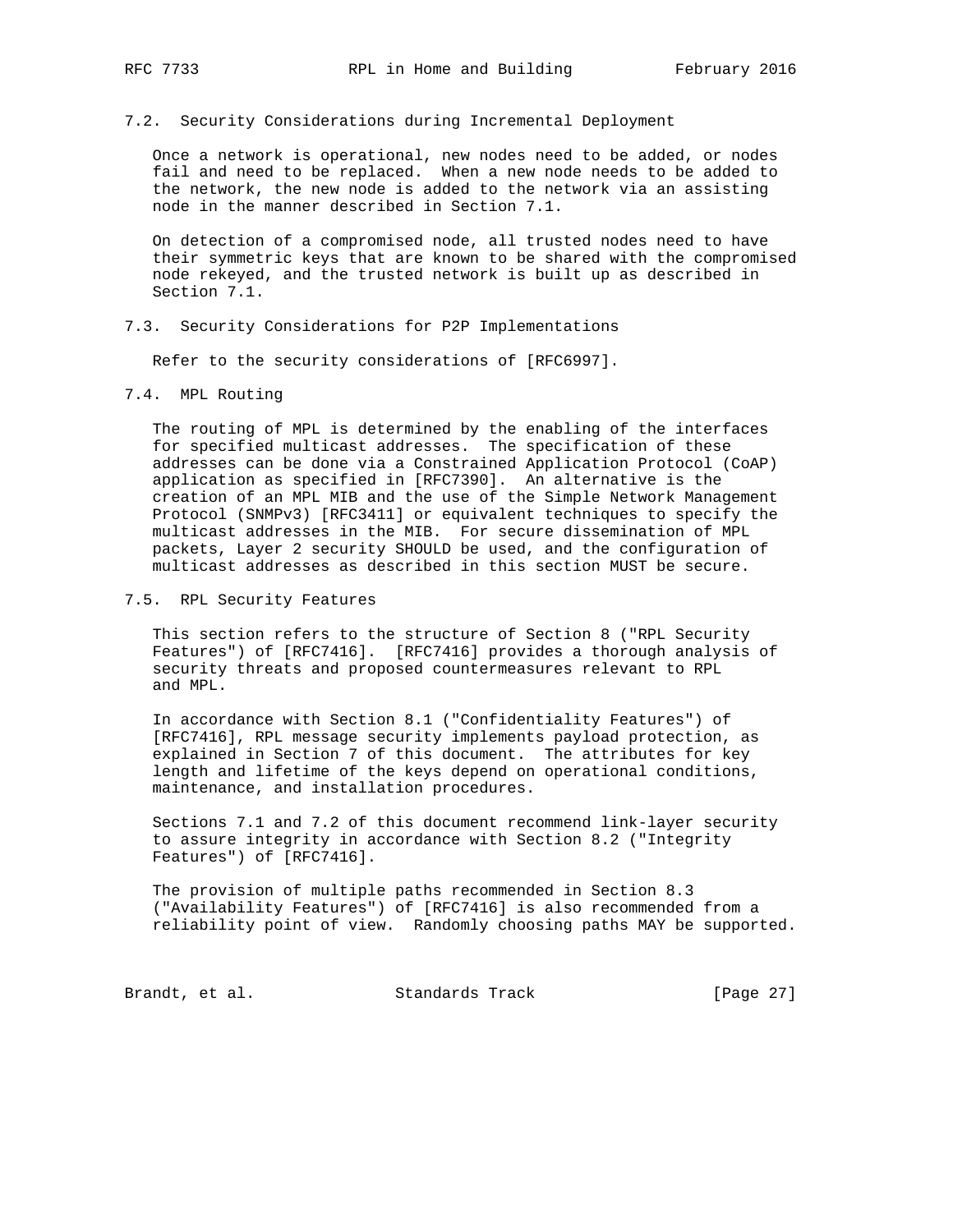A mechanism for key management, as discussed in Section 8.4 ("Key Management") of [RFC7416], is provided in Section 4.1.8.2 of this document.

8. Other Related Protocols

 Application and transport protocols used in home and building automation domains are expected to mostly consist of CoAP over UDP, or equivalents. Typically, UDP is used for IP transport to keep down the application response time and bandwidth overhead. CoAP is used at the application layer to reduce memory footprint and bandwidth requirements.

- 9. References
- 9.1. Normative References
	- [RFC2119] Bradner, S., "Key words for use in RFCs to Indicate Requirement Levels", BCP 14, RFC 2119, DOI 10.17487/RFC2119, March 1997, <http://www.rfc-editor.org/info/rfc2119>.
	- [RFC3748] Aboba, B., Blunk, L., Vollbrecht, J., Carlson, J., and H. Levkowetz, Ed., "Extensible Authentication Protocol (EAP)", RFC 3748, DOI 10.17487/RFC3748, June 2004, <http://www.rfc-editor.org/info/rfc3748>.
	- [RFC4279] Eronen, P., Ed., and H. Tschofenig, Ed., "Pre-Shared Key Ciphersuites for Transport Layer Security (TLS)", RFC 4279, DOI 10.17487/RFC4279, December 2005, <http://www.rfc-editor.org/info/rfc4279>.
	- [RFC4492] Blake-Wilson, S., Bolyard, N., Gupta, V., Hawk, C., and B. Moeller, "Elliptic Curve Cryptography (ECC) Cipher Suites for Transport Layer Security (TLS)", RFC 4492, DOI 10.17487/RFC4492, May 2006, <http://www.rfc-editor.org/info/rfc4492>.
	- [RFC4868] Kelly, S. and S. Frankel, "Using HMAC-SHA-256, HMAC-SHA-384, and HMAC-SHA-512 with IPsec", RFC 4868, DOI 10.17487/RFC4868, May 2007, <http://www.rfc-editor.org/info/rfc4868>.
	- [RFC4944] Montenegro, G., Kushalnagar, N., Hui, J., and D. Culler, "Transmission of IPv6 Packets over IEEE 802.15.4 Networks", RFC 4944, DOI 10.17487/RFC4944, September 2007, <http://www.rfc-editor.org/info/rfc4944>.

Brandt, et al. Standards Track [Page 28]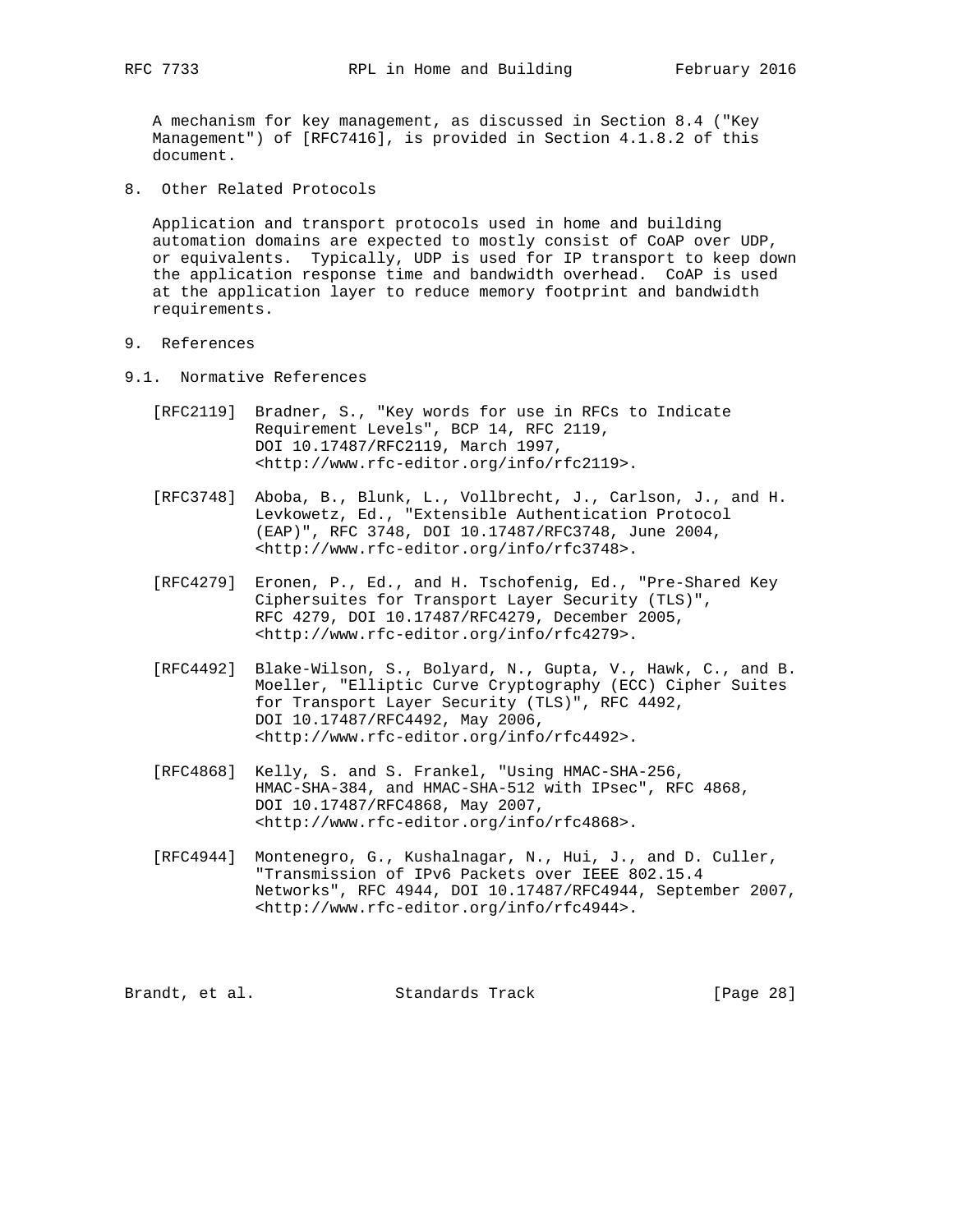- [RFC5116] McGrew, D., "An Interface and Algorithms for Authenticated Encryption", RFC 5116, DOI 10.17487/RFC5116, January 2008, <http://www.rfc-editor.org/info/rfc5116>.
- [RFC5191] Forsberg, D., Ohba, Y., Ed., Patil, B., Tschofenig, H., and A. Yegin, "Protocol for Carrying Authentication for Network Access (PANA)", RFC 5191, DOI 10.17487/RFC5191, May 2008, <http://www.rfc-editor.org/info/rfc5191>.
- [RFC5216] Simon, D., Aboba, B., and R. Hurst, "The EAP-TLS Authentication Protocol", RFC 5216, DOI 10.17487/RFC5216, March 2008, <http://www.rfc-editor.org/info/rfc5216>.
- [RFC5246] Dierks, T. and E. Rescorla, "The Transport Layer Security (TLS) Protocol Version 1.2", RFC 5246, DOI 10.17487/RFC5246, August 2008, <http://www.rfc-editor.org/info/rfc5246>.
	- [RFC5288] Salowey, J., Choudhury, A., and D. McGrew, "AES Galois Counter Mode (GCM) Cipher Suites for TLS", RFC 5288, DOI 10.17487/RFC5288, August 2008, <http://www.rfc-editor.org/info/rfc5288>.
	- [RFC5289] Rescorla, E., "TLS Elliptic Curve Cipher Suites with SHA-256/384 and AES Galois Counter Mode (GCM)", RFC 5289, DOI 10.17487/RFC5289, August 2008, <http://www.rfc-editor.org/info/rfc5289>.
	- [RFC5487] Badra, M., "Pre-Shared Key Cipher Suites for TLS with SHA-256/384 and AES Galois Counter Mode", RFC 5487, DOI 10.17487/RFC5487, March 2009, <http://www.rfc-editor.org/info/rfc5487>.
	- [RFC5548] Dohler, M., Ed., Watteyne, T., Ed., Winter, T., Ed., and D. Barthel, Ed., "Routing Requirements for Urban Low-Power and Lossy Networks", RFC 5548, DOI 10.17487/RFC5548, May 2009, <http://www.rfc-editor.org/info/rfc5548>.
	- [RFC5673] Pister, K., Ed., Thubert, P., Ed., Dwars, S., and T. Phinney, "Industrial Routing Requirements in Low-Power and Lossy Networks", RFC 5673, DOI 10.17487/RFC5673, October 2009, <http://www.rfc-editor.org/info/rfc5673>.
	- [RFC5826] Brandt, A., Buron, J., and G. Porcu, "Home Automation Routing Requirements in Low-Power and Lossy Networks", RFC 5826, DOI 10.17487/RFC5826, April 2010, <http://www.rfc-editor.org/info/rfc5826>.

Brandt, et al. Standards Track [Page 29]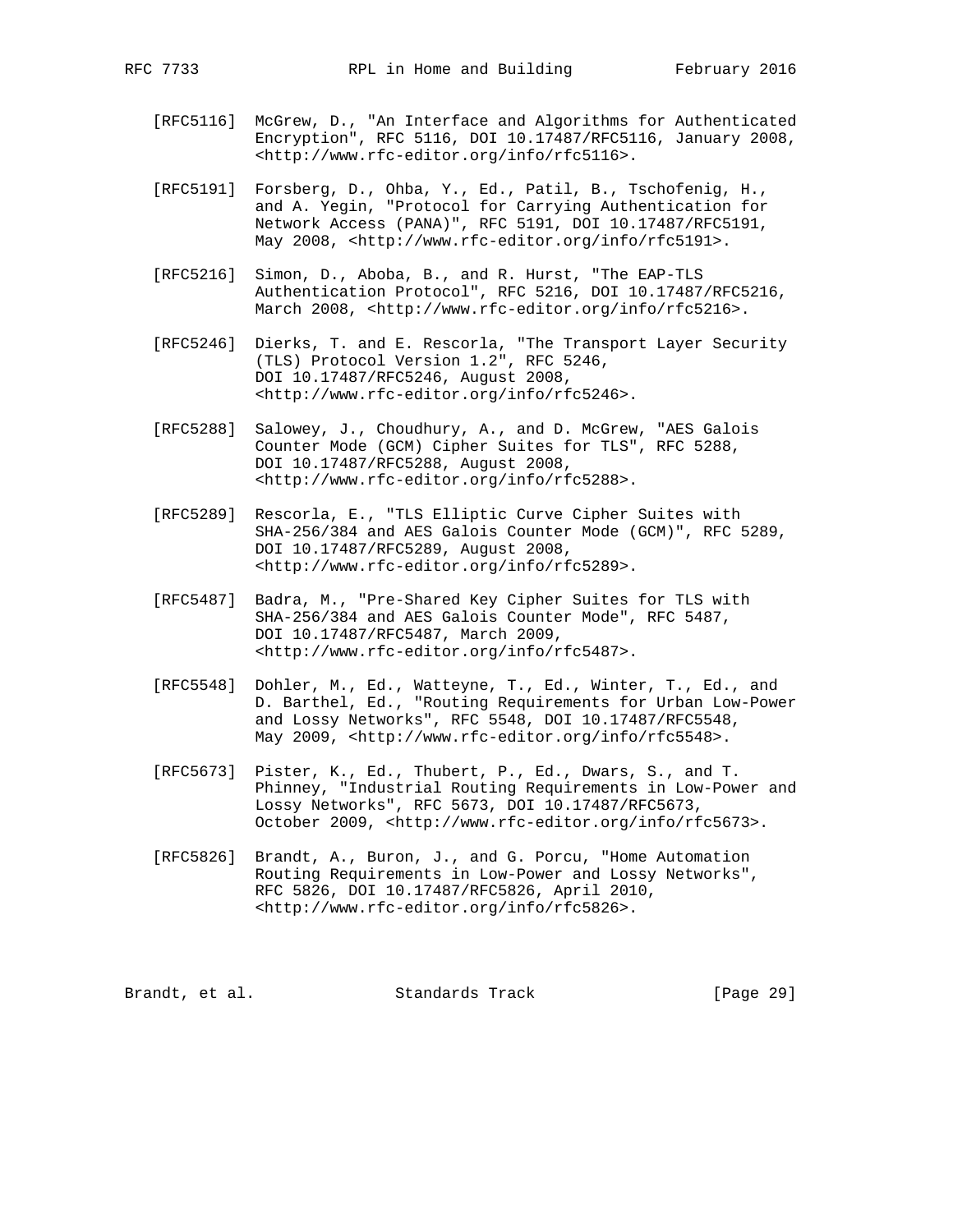- [RFC5867] Martocci, J., Ed., De Mil, P., Riou, N., and W. Vermeylen, "Building Automation Routing Requirements in Low-Power and Lossy Networks", RFC 5867, DOI 10.17487/RFC5867, June 2010, <http://www.rfc-editor.org/info/rfc5867>.
- [RFC6282] Hui, J., Ed., and P. Thubert, "Compression Format for IPv6 Datagrams over IEEE 802.15.4-Based Networks", RFC 6282, DOI 10.17487/RFC6282, September 2011, <http://www.rfc-editor.org/info/rfc6282>.
- [RFC6345] Duffy, P., Chakrabarti, S., Cragie, R., Ohba, Y., Ed., and A. Yegin, "Protocol for Carrying Authentication for Network Access (PANA) Relay Element", RFC 6345, DOI 10.17487/RFC6345, August 2011, <http://www.rfc-editor.org/info/rfc6345>.
- [RFC6550] Winter, T., Ed., Thubert, P., Ed., Brandt, A., Hui, J., Kelsey, R., Levis, P., Pister, K., Struik, R., Vasseur, JP., and R. Alexander, "RPL: IPv6 Routing Protocol for Low-Power and Lossy Networks", RFC 6550, DOI 10.17487/RFC6550, March 2012, <http://www.rfc-editor.org/info/rfc6550>.
- [RFC6551] Vasseur, JP., Ed., Kim, M., Ed., Pister, K., Dejean, N., and D. Barthel, "Routing Metrics Used for Path Calculation in Low-Power and Lossy Networks", RFC 6551, DOI 10.17487/RFC6551, March 2012, <http://www.rfc-editor.org/info/rfc6551>.
- [RFC6554] Hui, J., Vasseur, JP., Culler, D., and V. Manral, "An IPv6 Routing Header for Source Routes with the Routing Protocol for Low-Power and Lossy Networks (RPL)", RFC 6554, DOI 10.17487/RFC6554, March 2012, <http://www.rfc-editor.org/info/rfc6554>.
- [RFC6655] McGrew, D. and D. Bailey, "AES-CCM Cipher Suites for Transport Layer Security (TLS)", RFC 6655, DOI 10.17487/RFC6655, July 2012, <http://www.rfc-editor.org/info/rfc6655>.
- [RFC6786] Yegin, A. and R. Cragie, "Encrypting the Protocol for Carrying Authentication for Network Access (PANA) Attribute-Value Pairs", RFC 6786, DOI 10.17487/RFC6786, November 2012, <http://www.rfc-editor.org/info/rfc6786>.

Brandt, et al. Standards Track [Page 30]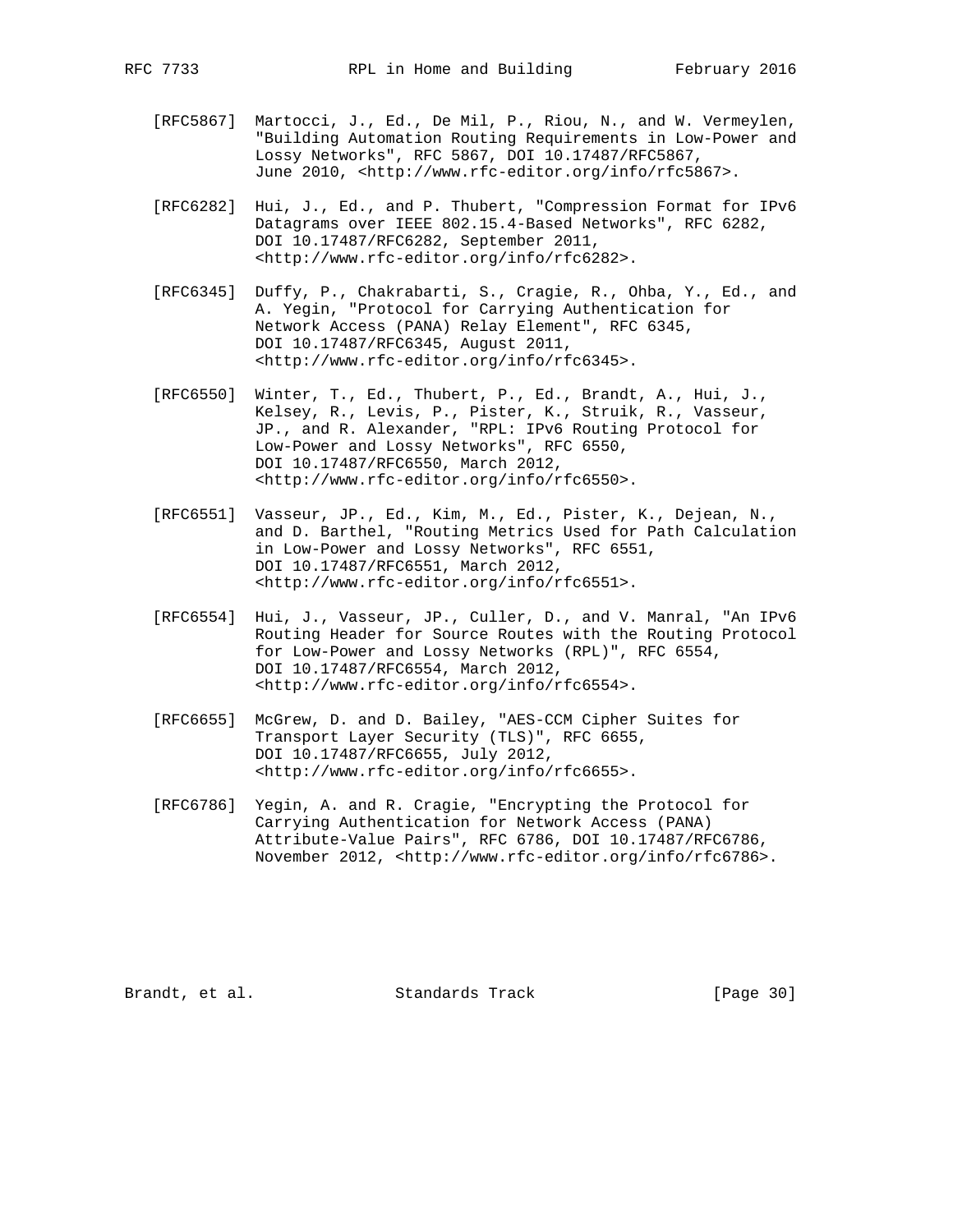- [RFC6997] Goyal, M., Ed., Baccelli, E., Philipp, M., Brandt, A., and J. Martocci, "Reactive Discovery of Point-to-Point Routes in Low-Power and Lossy Networks", RFC 6997, DOI 10.17487/RFC6997, August 2013, <http://www.rfc-editor.org/info/rfc6997>.
- [RFC6998] Goyal, M., Ed., Baccelli, E., Brandt, A., and J. Martocci, "A Mechanism to Measure the Routing Metrics along a Point-to-Point Route in a Low-Power and Lossy Network", RFC 6998, DOI 10.17487/RFC6998, August 2013, <http://www.rfc-editor.org/info/rfc6998>.
- [RFC7102] Vasseur, JP., "Terms Used in Routing for Low-Power and Lossy Networks", RFC 7102, DOI 10.17487/RFC7102, January 2014, <http://www.rfc-editor.org/info/rfc7102>.
- [RFC7251] McGrew, D., Bailey, D., Campagna, M., and R. Dugal, "AES-CCM Elliptic Curve Cryptography (ECC) Cipher Suites for TLS", RFC 7251, DOI 10.17487/RFC7251, June 2014, <http://www.rfc-editor.org/info/rfc7251>.
- [RFC7296] Kaufman, C., Hoffman, P., Nir, Y., Eronen, P., and T. Kivinen, "Internet Key Exchange Protocol Version 2 (IKEv2)", STD 79, RFC 7296, DOI 10.17487/RFC7296, October 2014, <http://www.rfc-editor.org/info/rfc7296>.
- [RFC7416] Tsao, T., Alexander, R., Dohler, M., Daza, V., Lozano, A., and M. Richardson, Ed., "A Security Threat Analysis for the Routing Protocol for Low-Power and Lossy Networks (RPLs)", RFC 7416, DOI 10.17487/RFC7416, January 2015, <http://www.rfc-editor.org/info/rfc7416>.
- [RFC7731] Hui, J. and R. Kelsey, "Multicast Protocol for Low-Power and Lossy Networks (MPL)", RFC 7731, DOI 10.17487/RFC7731, February 2016, <http://www.rfc-editor.org/info/rfc7731>.

Brandt, et al. Standards Track [Page 31]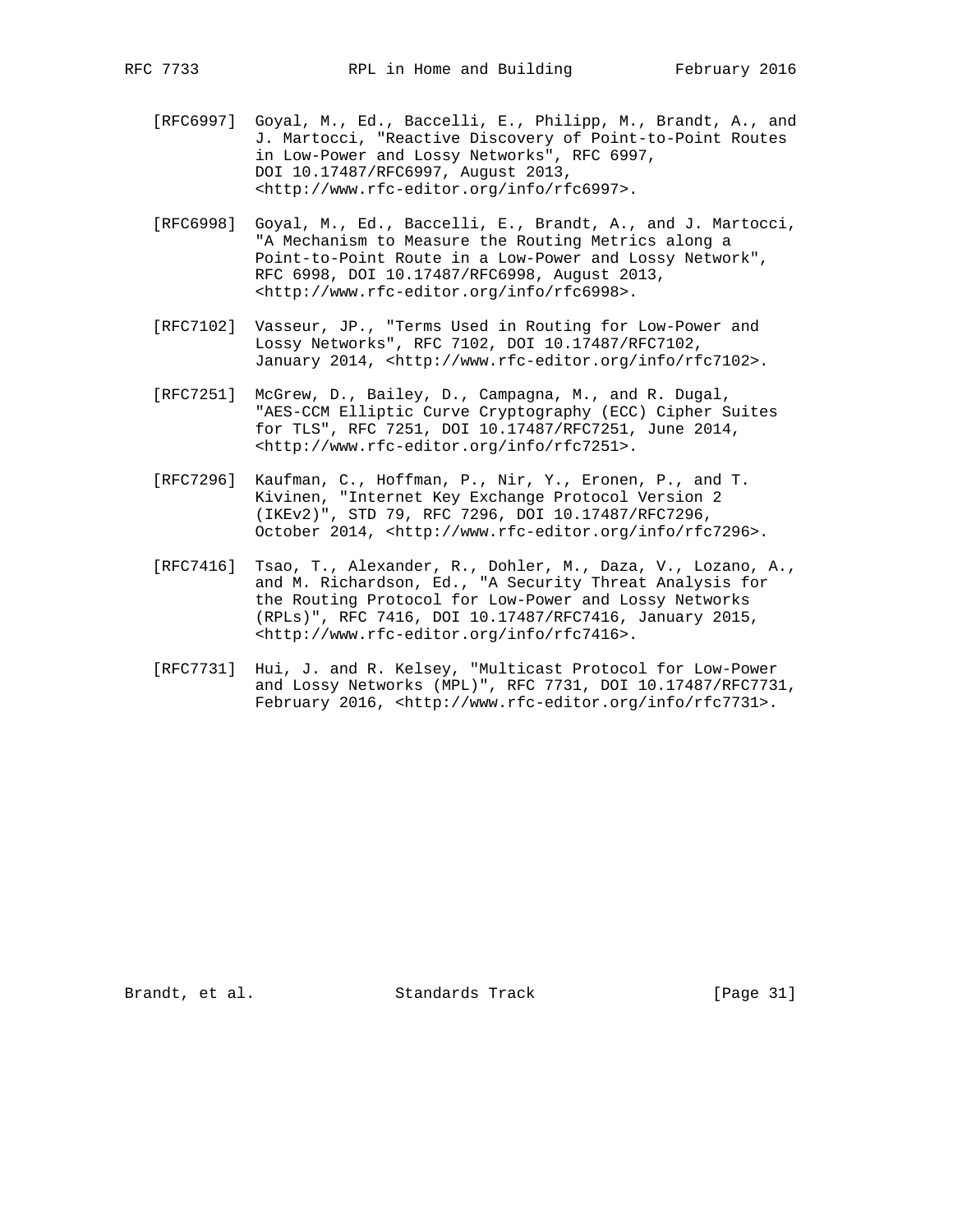[IEEE802.15.4]

- IEEE, "IEEE Standard for Local and metropolitan area networks--Part 15.4: Low-Rate Wireless Personal Area Networks (LR-WPANs)", IEEE 802.15.4, DOI 10.1109/ieeestd.2011.6012487, <http://ieeexplore.ieee.org/servlet/ opac?punumber=6012485>.
- [G.9959] International Telecommunication Union, "Short range narrow-band digital radiocommunication transceivers - PHY, MAC, SAR and LLC layer specifications", ITU-T Recommendation G.9959, January 2015, <http://www.itu.int/rec/T-REC-G.9959>.
- 9.2. Informative References
	- [RFC3411] Harrington, D., Presuhn, R., and B. Wijnen, "An Architecture for Describing Simple Network Management Protocol (SNMP) Management Frameworks", STD 62, RFC 3411, DOI 10.17487/RFC3411, December 2002, <http://www.rfc-editor.org/info/rfc3411>.
	- [RFC3561] Perkins, C., Belding-Royer, E., and S. Das, "Ad hoc On-Demand Distance Vector (AODV) Routing", RFC 3561, DOI 10.17487/RFC3561, July 2003, <http://www.rfc-editor.org/info/rfc3561>.
	- [RFC5889] Baccelli, E., Ed., and M. Townsley, Ed., "IP Addressing Model in Ad Hoc Networks", RFC 5889, DOI 10.17487/RFC5889, September 2010, <http://www.rfc-editor.org/info/rfc5889>.
	- [RFC6552] Thubert, P., Ed., "Objective Function Zero for the Routing Protocol for Low-Power and Lossy Networks (RPL)", RFC 6552, DOI 10.17487/RFC6552, March 2012, <http://www.rfc-editor.org/info/rfc6552>.
	- [RFC7228] Bormann, C., Ersue, M., and A. Keranen, "Terminology for Constrained-Node Networks", RFC 7228, DOI 10.17487/RFC7228, May 2014, <http://www.rfc-editor.org/info/rfc7228>.
	- [RFC7390] Rahman, A., Ed., and E. Dijk, Ed., "Group Communication for the Constrained Application Protocol (CoAP)", RFC 7390, DOI 10.17487/RFC7390, October 2014, <http://www.rfc-editor.org/info/rfc7390>.

Brandt, et al. Standards Track [Page 32]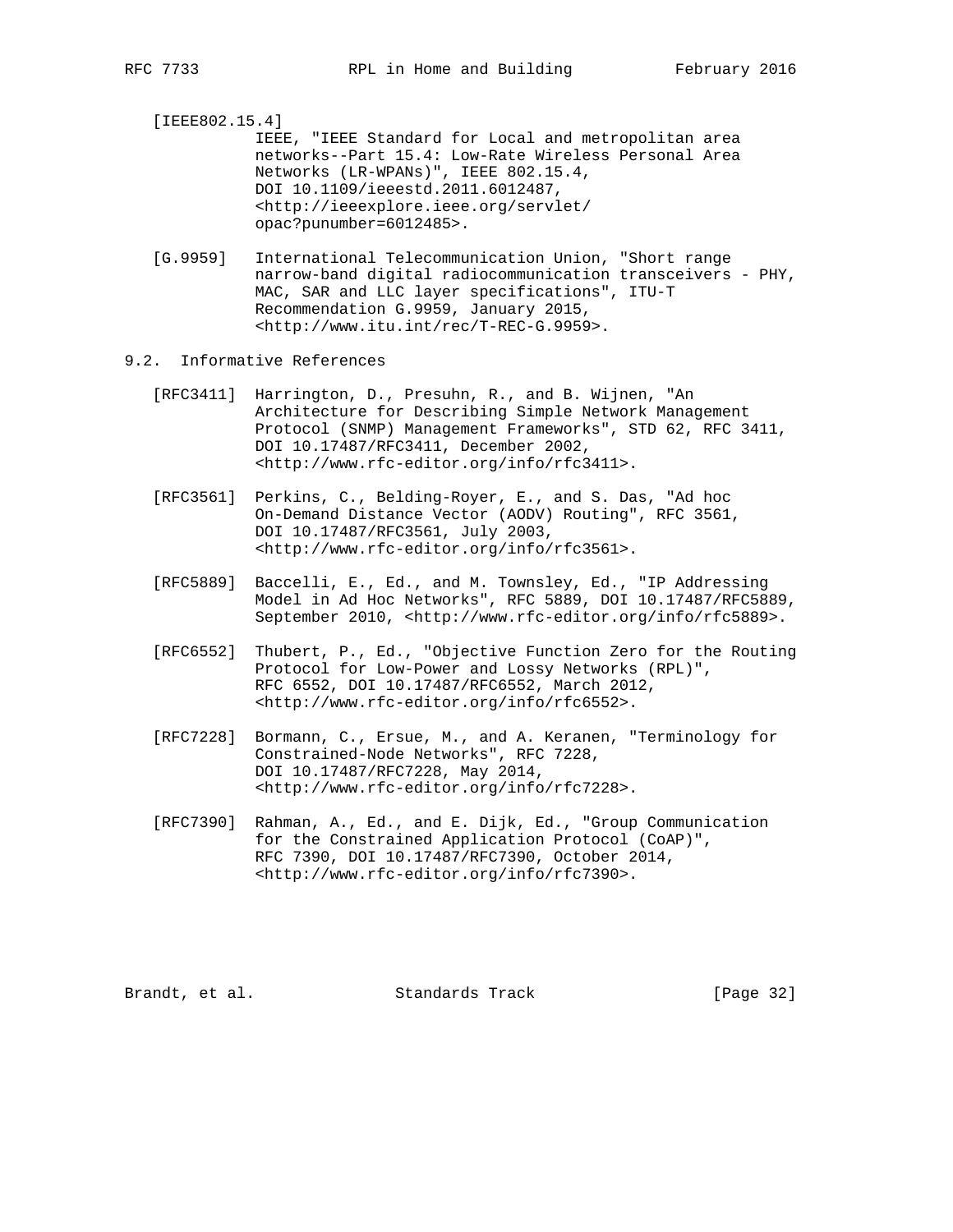- [RFC7428] Brandt, A. and J. Buron, "Transmission of IPv6 Packets over ITU-T G.9959 Networks", RFC 7428, DOI 10.17487/RFC7428, February 2015, <http://www.rfc-editor.org/info/rfc7428>.
- [SOFT11] Baccelli, E., Philipp, M., and M. Goyal, "The P2P-RPL Routing Protocol for IPv6 Sensor Networks: Testbed Experiments", Proceedings of the 19th Annual Conference on Software Telecommunications and Computer Networks, Split, Croatia, September 2011.
- [INTEROP12]
	- Philipp, M., Baccelli, E., Brandt, A., Valev, H., and J. Buron, "Report on P2P-RPL Interoperability Testing", INRIA Research Report RR-7864, January 2012.
- [RT-MPL] van der Stok, P., "Real-Time multicast for wireless mesh networks using MPL", White paper, April 2014, <http://www.vanderstok.org/papers/Real-time-MPL.pdf>.
- [OccuSwitch]

 Philips lighting Electronics, "OccuSwitch Wireless (brochure)", May 2012, <http://www.philipslightingcontrols.com/assets/ cms/uploads/files/osw/MK\_OSWNETBROC\_5.pdf>.

[Office-Light]

 Clanton and Associates, Inc., "Wireless Lighting Control - A Life Cycle Cost Evaluation of Multiple Lighting Control Strategies", February 2014, <http://www.daintree.net/ wp-content/uploads/2014/02/ clanton\_lighting\_control\_report\_0411.pdf>.

- [RTN2011] Holtman, K. and P. van der Stok, "Real-time routing for low-latency 802.15.4 control networks", 23rd Euromicro Conference on Real-Time Systems, Porto, Portugal, July 2011.
- [MEAS] Holtman, K., "Connectivity loss in large scale IEEE 802.15.4 network", Private Communication, November 2013.

Brandt, et al. Standards Track [Page 33]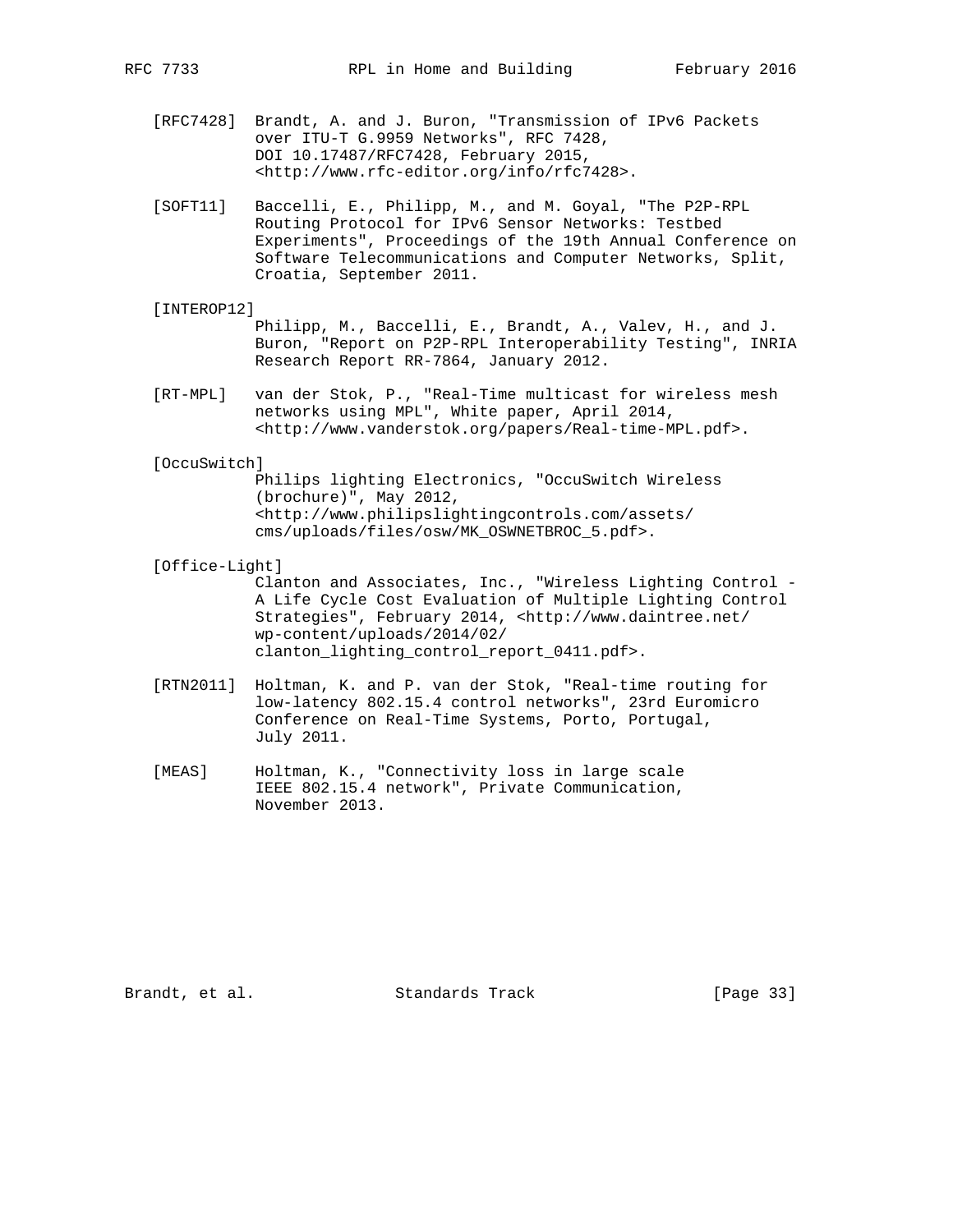# [BC-Survey]

 Kastner, W., Neugschwandtner, G., Soucek, S., and H. Newmann, "Communication Systems for Building Automation and Control", Proceedings of the IEEE, Vol. 93, No. 6, DOI 10.1109/JPROC.2005.849726, June 2005.

[ZigBeeIP]

 ZigBee Alliance, "ZigBee IP specification", ZigBee document 095023r34, March 2014, <http://www.zigbee.org/>.

Brandt, et al. Standards Track [Page 34]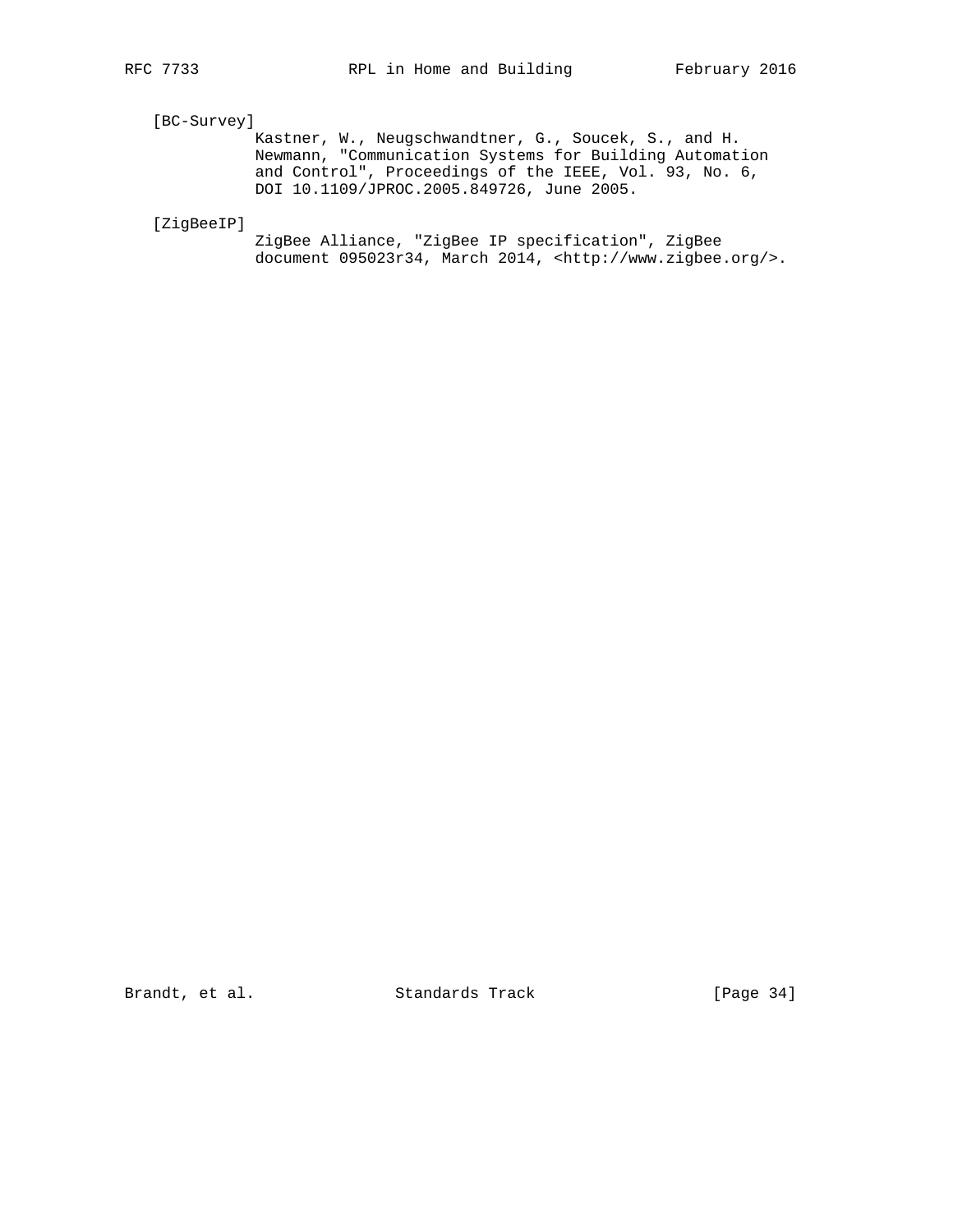Appendix A. RPL Shortcomings in Home and Building Deployments

A.1. Risk of Undesirable Long P2P Routes

 The DAG, being a tree structure, is formed from a root. If nodes residing in different branches need to communicate internally, DAG mechanisms provided in RPL [RFC6550] will propagate traffic towards the root, potentially all the way to the root, and down along another branch [RFC6998]. In a typical example, two nodes could reach each other via only two router nodes, but in some unfortunate cases, RPL may send traffic three hops up and three hops down again. This leads to several undesirable phenomena, as described in the following sections.

A.1.1. Traffic Concentration at the Root

 If many P2P data flows have to move up towards the root to get down again in another branch, there is an increased risk of congestion the nearer to the root of the DAG the data flows. Due to the broadcast nature of radio frequency (RF) systems, any child node of the root is not only directing RF power downwards in its sub-tree but just as much upwards towards the root, potentially jamming other MP2P traffic leaving the tree or preventing the root of the DAG from sending P2MP traffic into the DAG because the listen-before-talk link-layer protection kicks in.

A.1.2. Excessive Battery Consumption in Source Nodes

 Battery-powered nodes originating P2P traffic depend on the route length. Long routes cause source nodes to stay awake for longer periods before returning to sleep. Thus, a longer route translates proportionally (more or less) into higher battery consumption.

A.2. Risk of Delayed Route Repair

 The RPL DAG mechanism uses DIO and DAO messages to monitor the health of the DAG. On rare occasions, changed radio conditions may render routes unusable just after a destination node has returned a DAO indicating that the destination is reachable. Given enough time, the next Trickle timer-controlled DIO/DAO update will eventually repair the broken routes; however, this may not occur in a timely manner appropriate to the application. In an apparently stable DAG, Trickle timer dynamics may reduce the update rate to a few times every hour. If a user issues an actuator command, e.g., light on in the time interval between the time that the last DAO message was issued the destination module and the time that one of the parents sends the next DIO, the destination cannot be reached. There is no

Brandt, et al. Standards Track [Page 35]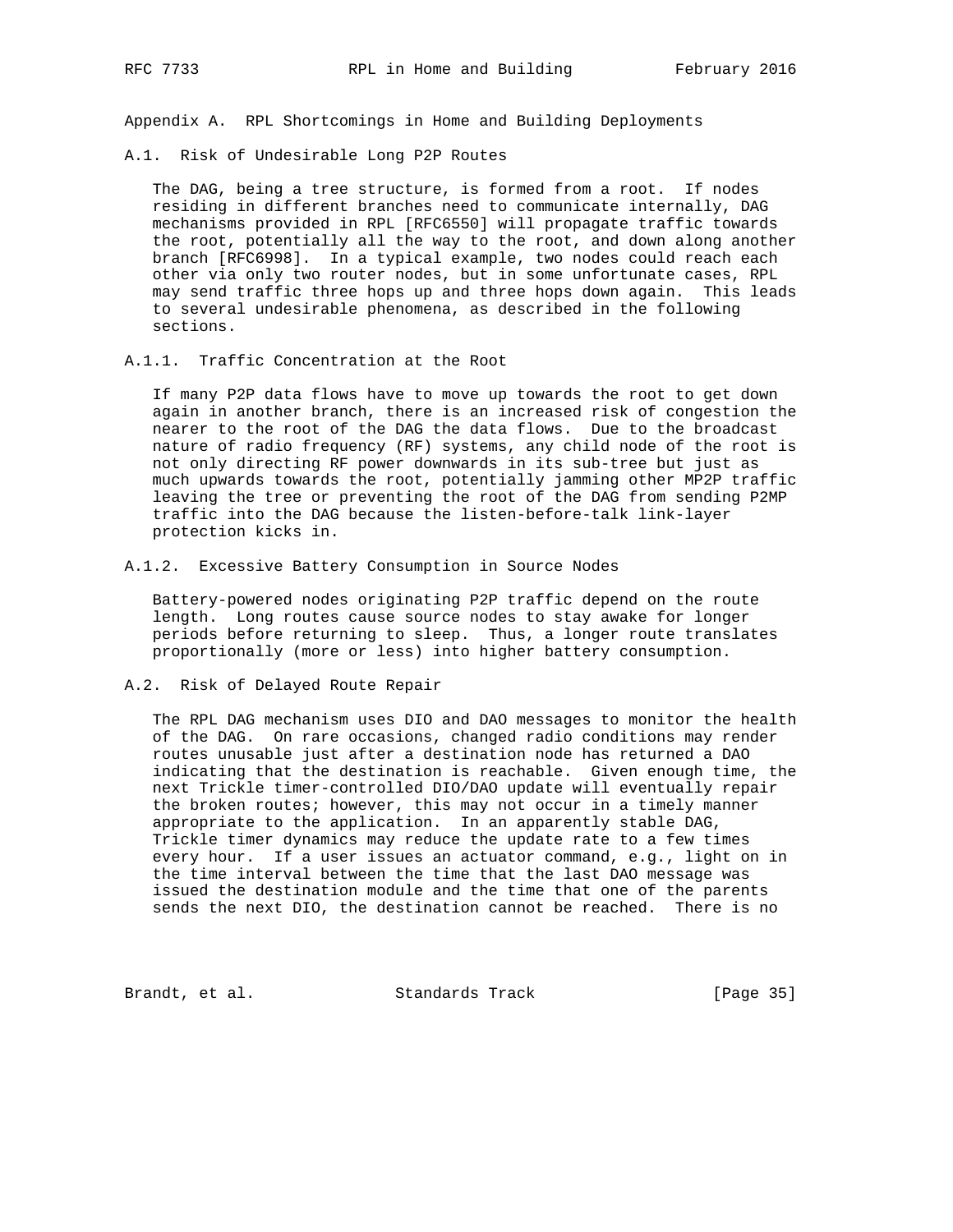mechanism in RPL to initiate the restoration of connectivity in a reactive fashion. The consequence is a broken service in home and building applications.

## A.2.1. Broken Service

 Experience from the telecom industry shows that if the voice delay exceeds 250 ms, users start getting confused, frustrated, and/or annoyed. In the same way, if the light does not turn on within the same period of time, a home control user will activate the controls again, causing a sequence of commands such as Light $\{on,off,off,on,off,...\}$  or Volume $\{up,up,up,up,up,...\}$ . Whether the outcome is nothing or some unintended response, this is unacceptable. A controlling system must be able to restore connectivity to recover from the error situation. Waiting for an unknown period of time is not an option. Although this issue was identified during the P2P analysis, it applies just as well to application scenarios where an IP application outside the LLN controls actuators, lights, etc.

Appendix B. Communication Failures

 Measurements of connectivity between neighboring nodes are discussed in [RTN2011] and [MEAS].

 The work is motivated by the measurements in literature that affirm that the range of an antenna is not circle symmetric but that the signal strength of a given level follows an intricate pattern around the antenna, and there may be holes within the area delineated by a polar plot. It is reported that communication is not symmetric: reception of messages from node A by node B does not imply reception of messages from node B by node A. The quality of the signal fluctuates over time, and also the height of the antenna within a room can have consequences for the range. As a function of the distance from the source, three regions are generally recognized: (1) a clear region with excellent signal quality, (2) a region with fluctuating signal quality, and (3) a region without reception. Installation of meshes with neighbors in the clear region is not sufficient, as described below.

Brandt, et al. Standards Track [Page 36]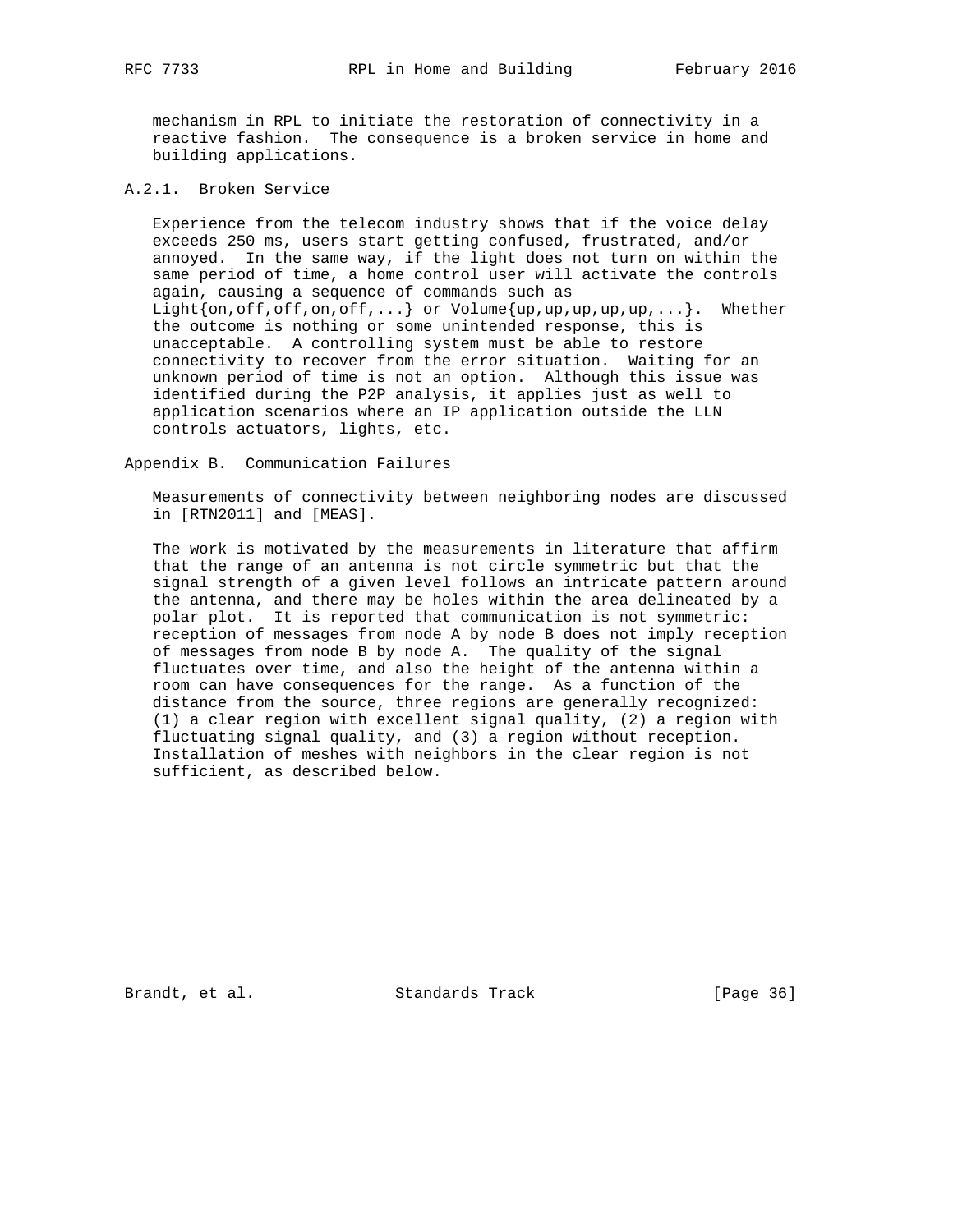[RTN2011] extends existing work by:

- o Observations over periods of at least a week,
- o Testing links that are in the clear region,
- o Observation in an office building during working hours, and
- o Concentrating on one-hop and two-hop routes.

 Eight nodes were distributed over a surface of 30 square meters. All nodes are at a one-hop distance from each other, and all are situated in each other's clear region. Each node sends messages to each of its neighbors and repeats the message until it arrives. The latency of the message was measured over periods of at least a week. It was noticed that latencies longer than a second occurred without any apparent reason, but only during working days and never during the weekends. Bad periods could last for minutes. By sending messages via two paths -- (1) a one-hop path directly and (2) a two-hop path via a randomly chosen neighbor -- the probability of delays larger than 100 ms decreased significantly.

 The conclusion is that even for one-hop communication between not-too-distant "line of sight" nodes, there are periods of low reception in which communication deadlines of 200 ms are exceeded. It pays to send a second message over a two-hop path to increase the reliability of timely message transfer.

 [MEAS] confirms that temporary bad reception by close neighbors can occur within other types of areas. Nodes were installed on the ceiling in a grid with a distance of 30-50 cm between them. Two hundred nodes were distributed over an area of 10 m x 5 m. It clearly transpired that with increasing distance the probability of reception decreased. At the same time, a few nodes furthest away from the sender had a high probability of message reception, while some close neighbors of the sender did not receive messages. The patterns of nodes experiencing good reception evolved over time.

 The conclusion here is that even for direct neighbors reception can temporarily be bad for periods of several minutes. For reliable and timely communication, it is imperative to have at least two communication paths available (e.g., two-hop paths next to the one-hop path for direct neighbors).

Brandt, et al. Standards Track [Page 37]